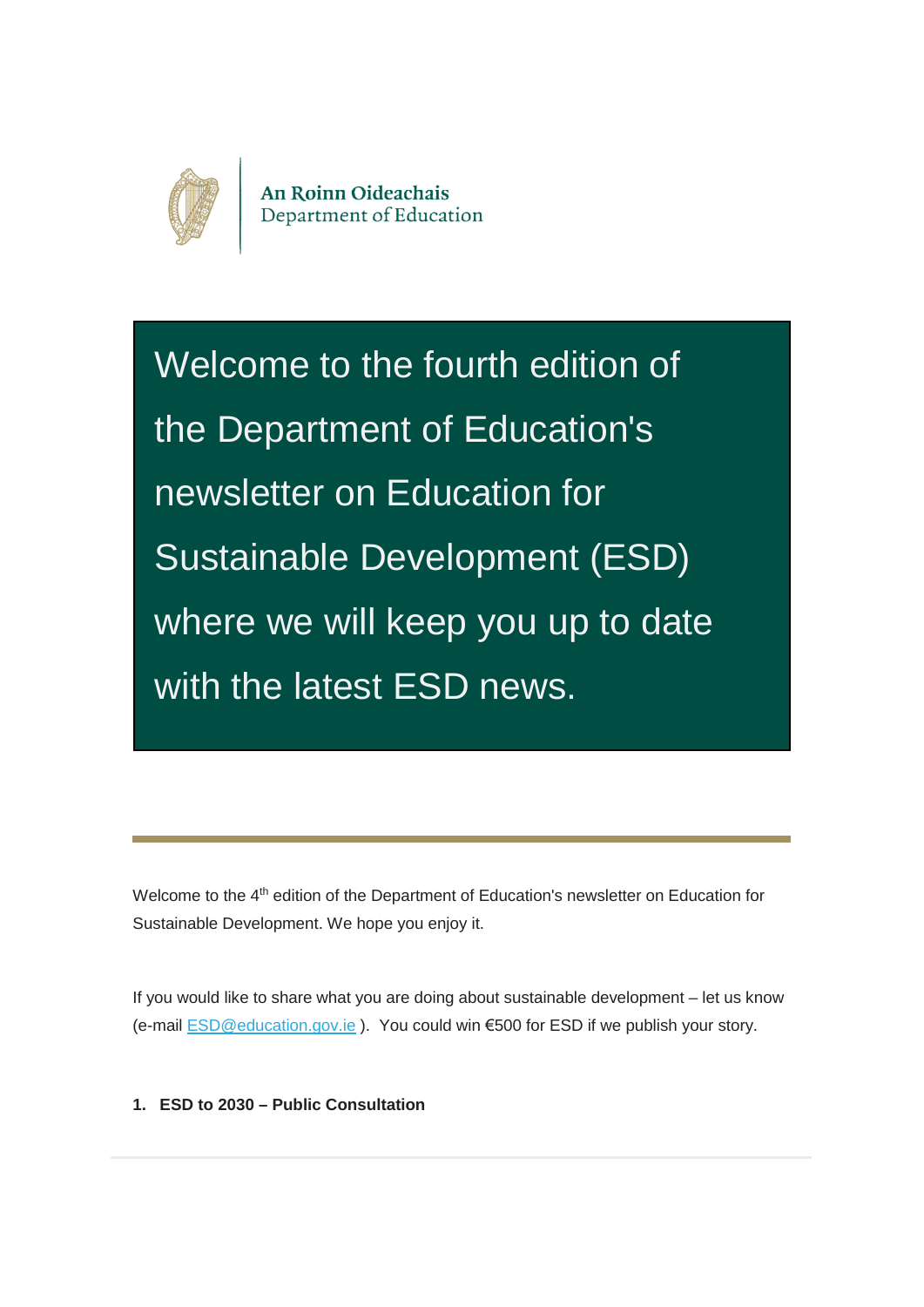- **2. Call for applications – Hamdan Prize for Teacher Educators**
- **3. September 21 International Day of Peace**
- **4. Young Social Innovators 2021 Challenge Award Winners**
- **5. SEAI Energy Saving in Schools**
	- **Schools' Retrofit Programme**
- **6. Did you know?**
- **7. UCC SDGs Toolkit**
- **8. Outdoor Learning**
- **9. Young Reporters for the Environment**
- **10. Cycle Right programme for schools**
- **11. Wool in Schools programme**
- **12. EPA Clean Air Together Citizen Project**
- **13. Climate Smart programme for TY**
- **14. Climate Change SEAI resources for schools**
- **15. Picker Pals free litter programme for primary**
- **16. ECO-UNESCO's Young Environmentalist Awards**
- **17.Thomond Community College ESD World Conference**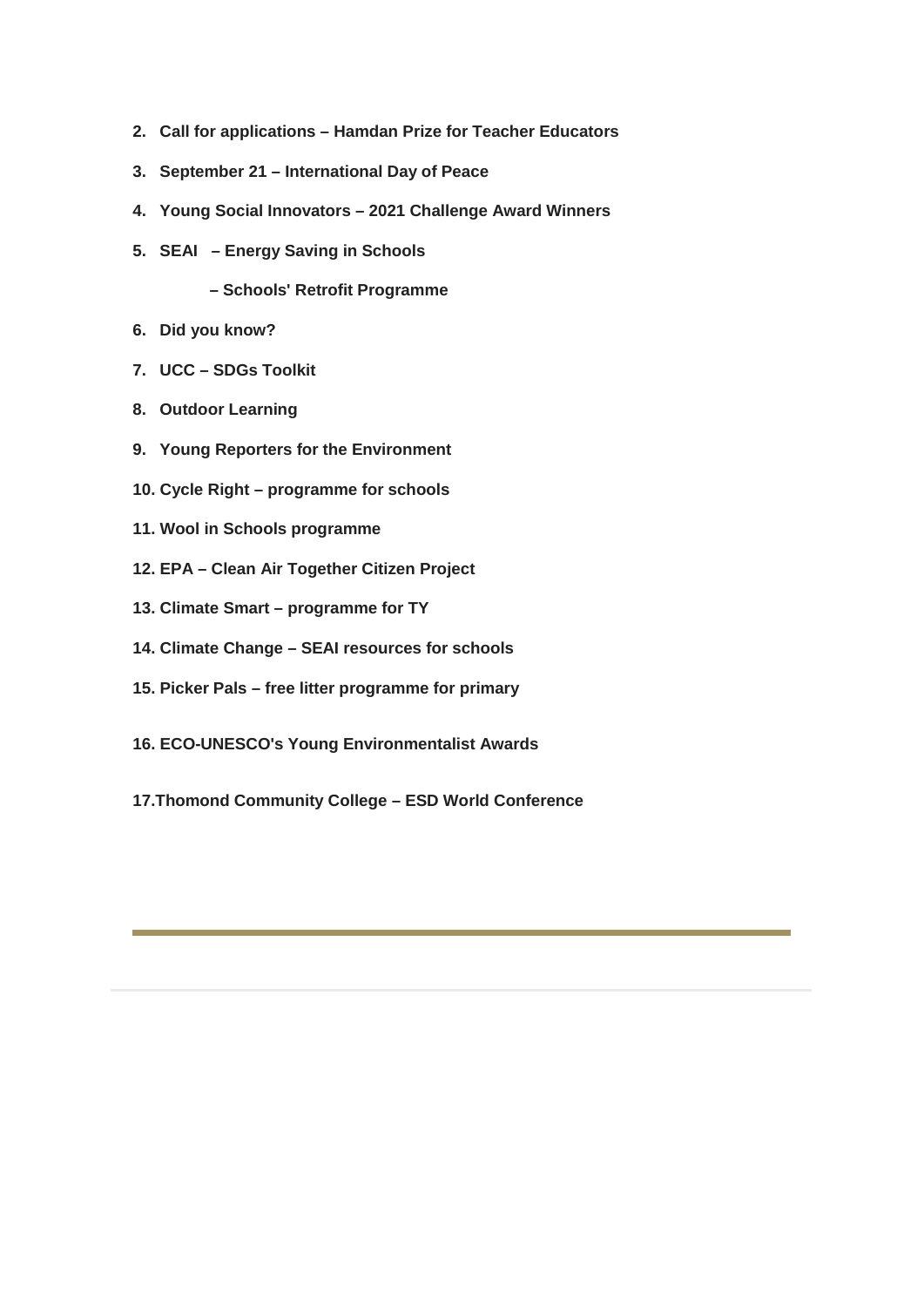

#### **1. A National Strategy on ESD to 2030**

The Department of Education together with the Department of Further and Higher Education, Research, Innovation and Science held a public consultation to inform a new joint strategy on ESD to 2030.

We had over 80 submissions from a wide range of stakeholders, and in excess of 150 people took our survey. We also engaged directly with stakeholders at a number of information sessions, forums, and conferences.

We are now reviewing the responses to the consultation and commencing the drafting of the strategy and an implementation plan which will set out the actions we will take over the next three years.

Further details will be available on [our website](https://education.us2.list-manage.com/track/click?u=18ce7e31f6d7295a5019ca349&id=1dc1f87f25&e=257656c78e) in due course.

#### **2. Hamdan Prize for Teacher Educators**

The UNESCO-Hamdan Prize for Teacher Development was created in 2008 to support the improvement of teaching and learning quality in achieving the Sustainable Development Goal 4 on Quality Education, which is one of UNESCO's priorities. The prize aims to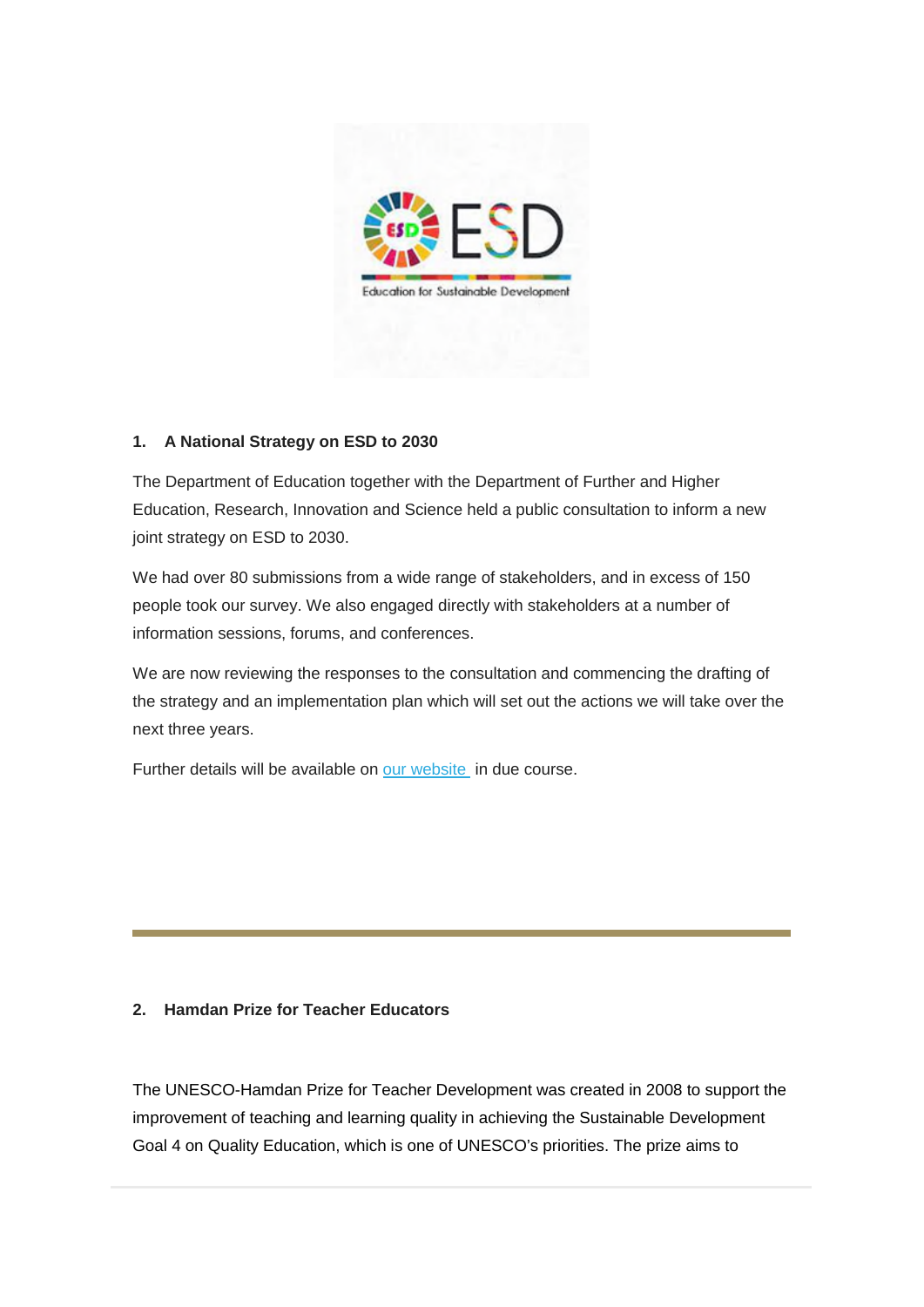support, encourage and benefit those working to enhance the performance and effectiveness of teachers for quality education for all. It will also serve to facilitate the global sharing and dissemination of outstanding practices related to teaching and learning. The objective of the prize supports UNESCO's policies and is related to the programme of the organisation in the field of education and teacher development.

The prize money consists of US\$300,000 to be divided equally among three winners (\$100,000 each), paid directly by the donor, and a certificate for each of the three prizewinners.

To apply for nomination for the prize, go to: **[Apply for Hamdan Prize](https://education.us2.list-manage.com/track/click?u=18ce7e31f6d7295a5019ca349&id=8af20ba333&e=257656c78e)**. Closing date for receipt of nominees is **24 September 2021.** 



#### **3. 21 September – UN International Day of Peace**

Each year the International Day of Peace is observed around the world on 21 September. The UN General Assembly has declared this as a day devoted to strengthening the ideals of peace, through observing 24 hours of non-violence and cease-fire.

The theme for the day this year is "Recovering better for an equitable and sustainable world". The UN invite you to join the efforts of the United Nations family as it focuses on recovering better for a more equitable and peaceful world. Celebrate peace by standing up against acts of hate online and offline, and by spreading compassion, kindness, and hope in the face of the pandemic, and as we recover.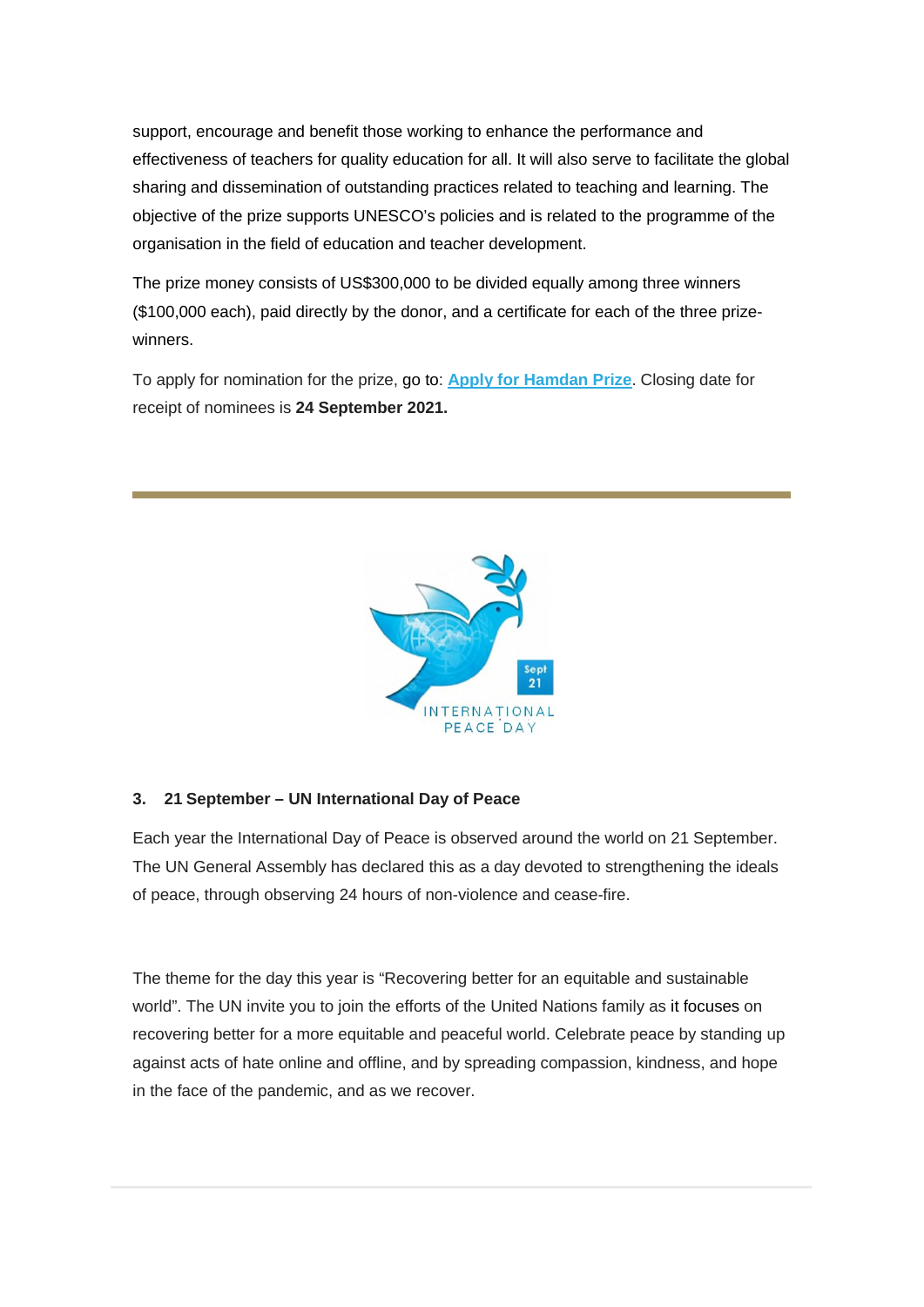To find out more see: [https://www.un.org/en/observances/international-day-peace](https://education.us2.list-manage.com/track/click?u=18ce7e31f6d7295a5019ca349&id=e57e115d5d&e=257656c78e)



#### **4. Young Social Innovators – Challenge Award Winners**

Young Social Innovators (YSI) is about encouraging young people to re-imagine the world and empowering them to bring their vision to life. The Young Social Innovators of the Year Ireland Awards celebrate excellence in youth-led social innovation. Held in May each year, shortlisted YSI teams are invited to present their projects to judging panels at its national celebratory awards event.

The 2021 winners of the "Make our future more sustainable" category were Dundalk Grammar School.

"We aimed to educate people in our school community about the dangers of improper waste disposal and teach them how to dispose of their waste properly, whether it be in public, school or at home. We are aiming to make recycling and composting as accessible as possible in our school and to inspire other schools to do the same".

Find out more about the project here: [https://youngsocialinnovators.us.launchpad6.com/speakout2021/entry/107](https://education.us2.list-manage.com/track/click?u=18ce7e31f6d7295a5019ca349&id=58445a0ad7&e=257656c78e)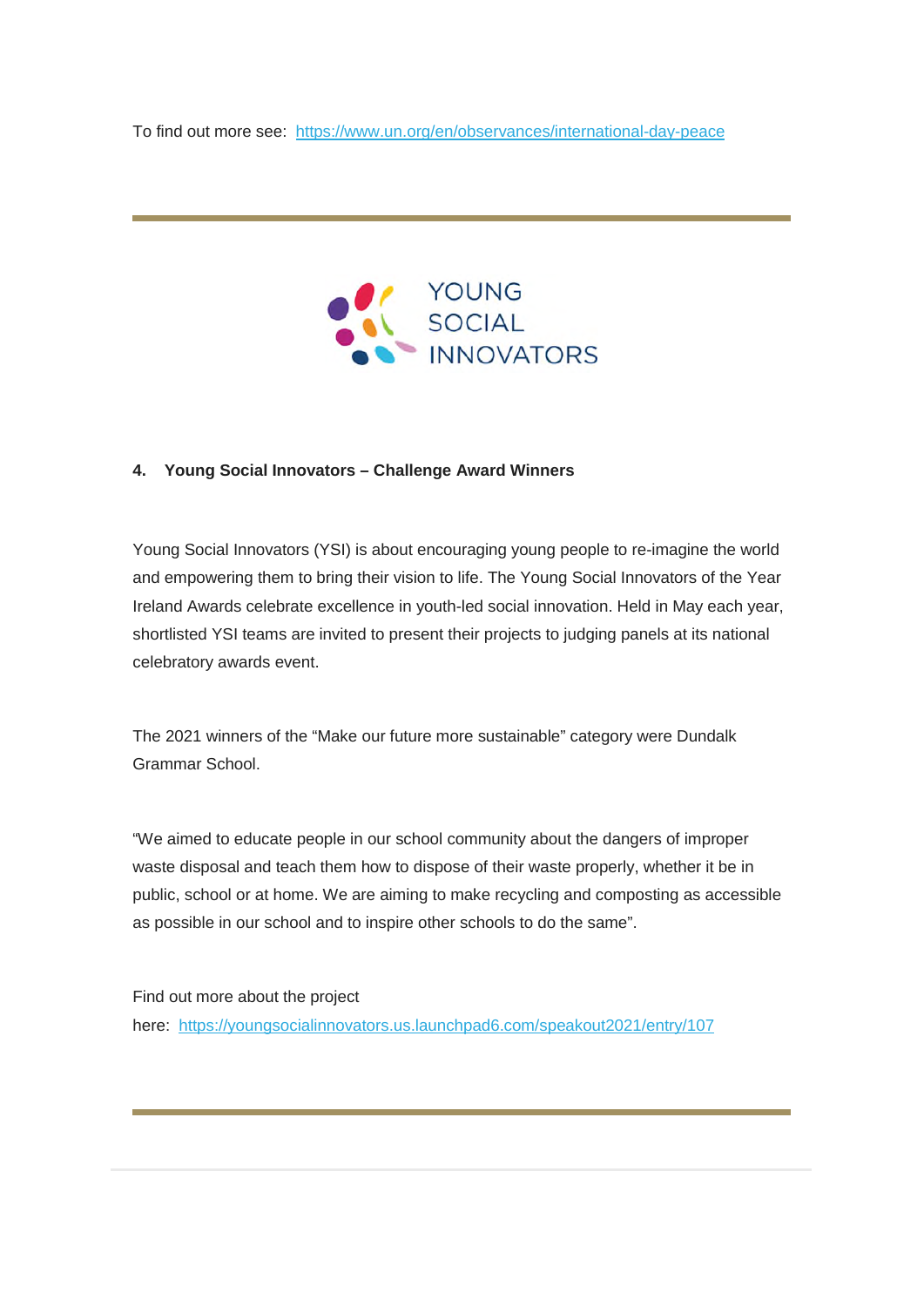

## **5. SEAI – Energy Saving in Schools Save Energy in your School with SEAI's new e-learning resource**

A new "*Saving Energy in Schools"* module is now available from SEAI through its Energy Academy – a free e-learning resource that allows anyone to learn about energy efficiency through short, interactive, simple and non-technical courses. The course can help schools lower their energy bills by as much as 10 per cent through educating all school staff on changing energy use and behaviours, and on implementing effective energy management.

Aimed at primary and post-primary school principals, teachers, administrators, caretaking staff and others who may be able to influence energy use within the school, in this 15 minute module you will learn about the main energy consumers in schools, energy management principles, and tips and advice for saving energy in schools.

Learn more about the SEAI Energy Academy and how to register on [seai.ie/energyacademy](https://education.us2.list-manage.com/track/click?u=18ce7e31f6d7295a5019ca349&id=5bb4e0e0be&e=257656c78e)

For queries please contact [sara.norris@seai.ie](mailto:sara.norris@seai.ie)

#### **SEAI & Department of Education – Schools' Retrofit Programme**

Now in its fifth year, the SEAI and the Department of Education's Pathfinder Retrofit Programme has carried out medium to deep energy retrofit to 39 schools across Ireland. This year will see six more schools undergoing deep retrofit to a Building Energy Rating (BER) of B with renewable heating systems. The programme will target energy use and CO<sub>2</sub> emission reduction by 50%, testing deep retrofit and low carbon heating solutions.

The Pathfinder programme aims to demonstrate the best practice in schools, testing energy efficiency solutions and renewable heat technology. It will pave the way for and inform a much larger national schools' programme for the energy retrofit of schools built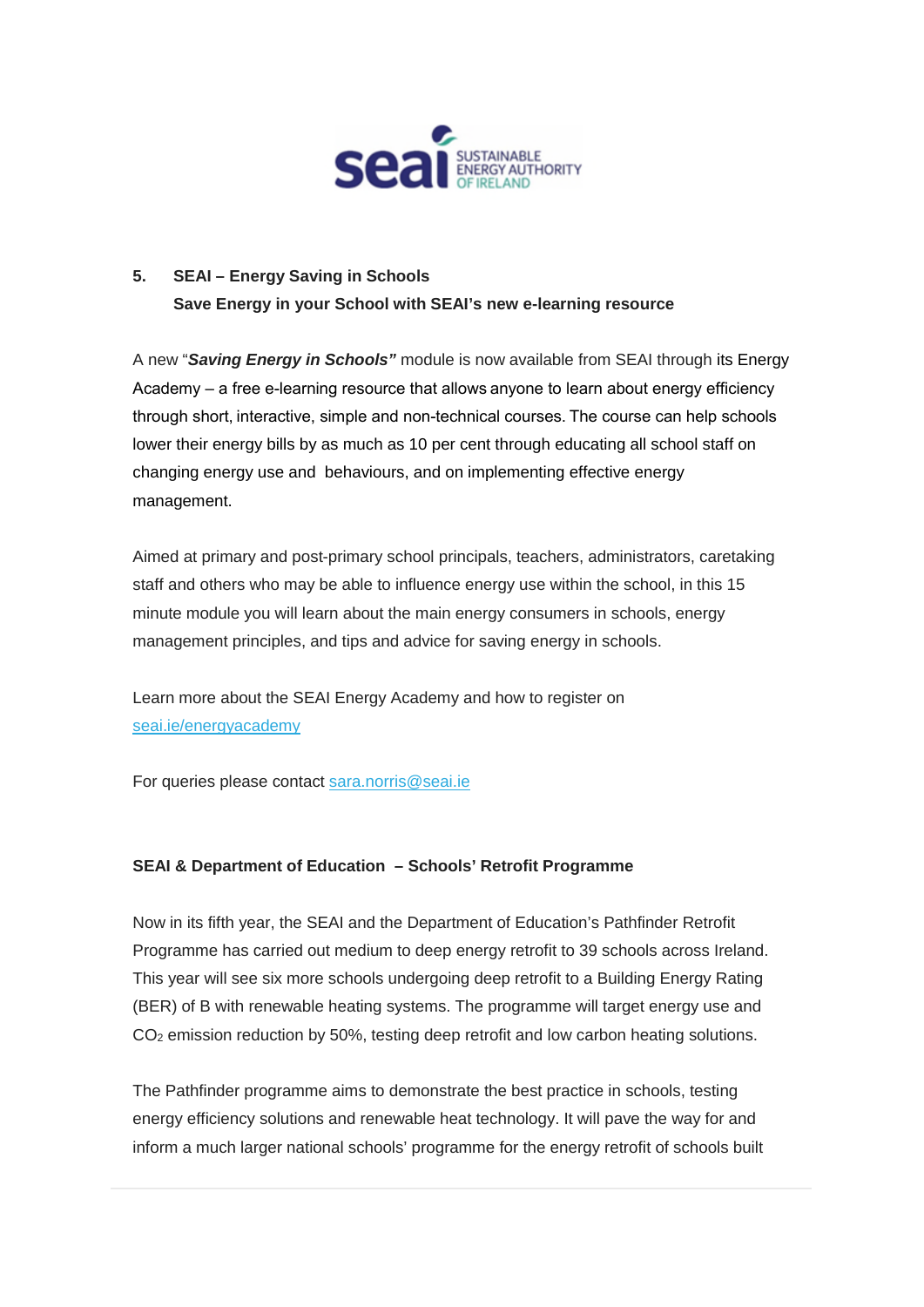prior to 2008 from 2023 onwards, as included in the National Development Plan. It is facilitating research on a range of typical retrofit options, which will have been tried and tested.

Schools are selected by the partners, based on the objectives of the programme. All participating schools have attended energy management training and report their energy use annually to SEAI.

For more on this contact [orla.coyle@seai.ie](mailto:orla.coyle@seai.ie)



#### **6. DID YOU KNOW?**

A hot water tap that leaks one drop per second can add up to 625 litres a month. That's more than one person uses in two weeks.

A plastic bag is used for an average of 12 minutes but will remain in the environment for 1,000 years before it decomposes. Say no to bags when you go shopping!

Worldwide, 132 million girls are out of school including 34.3 million of primary school age.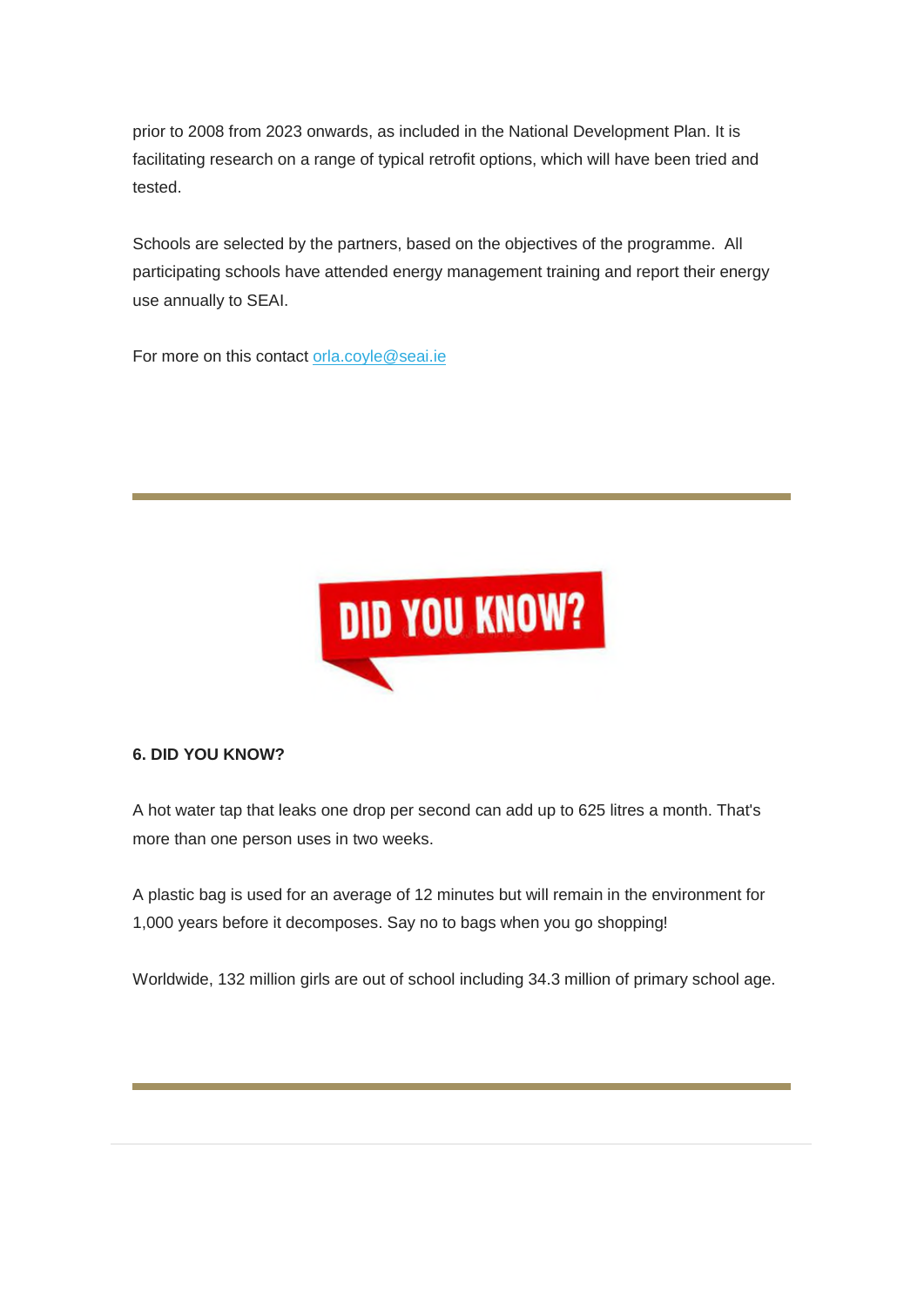

**University College Cork, Ireland** Coláiste na hOllscoile Corcaigh



#### **7. UCC Sustainable Development Goals Toolkit**

An open-source, web-based toolkit has been developed at University College Cork (UCC) to assist teaching staff with the integration of United Nations Sustainable Development Goals (SDGs) into their curriculum. The toolkit includes teaching and learning strategies, videos, databases, case studies and interactive tools to enhance student learning in the Irish and global context. The toolkit also includes mapping tools to help staff realise connections between specific SDGs and their modules, programmes or research while offering self-reflective exercises to guide further SDG integration.

Evidence-based, flexible and inclusive staff professional development is a cornerstone of the SDG toolkit project. CPD workshops were conducted for 78 staff members from UCC and other Irish higher education institutions. These workshops aimed to assist staff with the integration of sustainability concepts into discipline specific learning outcomes aligned with activities and assessments while developing action-oriented pedagogies for transformative learning. The Head, Heart and Hands model was promoted to enhance holistic learner development. These popular 90-minute workshops are currently being expanded into a 30 hour digital badge which will focus on delivering a student-centred learning and teaching experience while cultivating competencies to enable life-long and life-wide learning.

Development of the SDG Toolkit followed a students-as-partners approach during the consultation process, and the advisory committee includes student representatives. The toolkit was designed to support staff at all levels of prior ESD engagement and from all disciplines while promoting interdisciplinary and transdisciplinary dialogue within an emerging Community of Interest. This project is in alignment with Priority 1 of the [UCC](https://education.us2.list-manage.com/track/click?u=18ce7e31f6d7295a5019ca349&id=ea9a2c7ada&e=257656c78e)  [Academic Strategy 2018-2022](https://education.us2.list-manage.com/track/click?u=18ce7e31f6d7295a5019ca349&id=ea9a2c7ada&e=257656c78e) and the [National Strategy on Education for Sustainable](https://education.us2.list-manage.com/track/click?u=18ce7e31f6d7295a5019ca349&id=138ebe986f&e=257656c78e)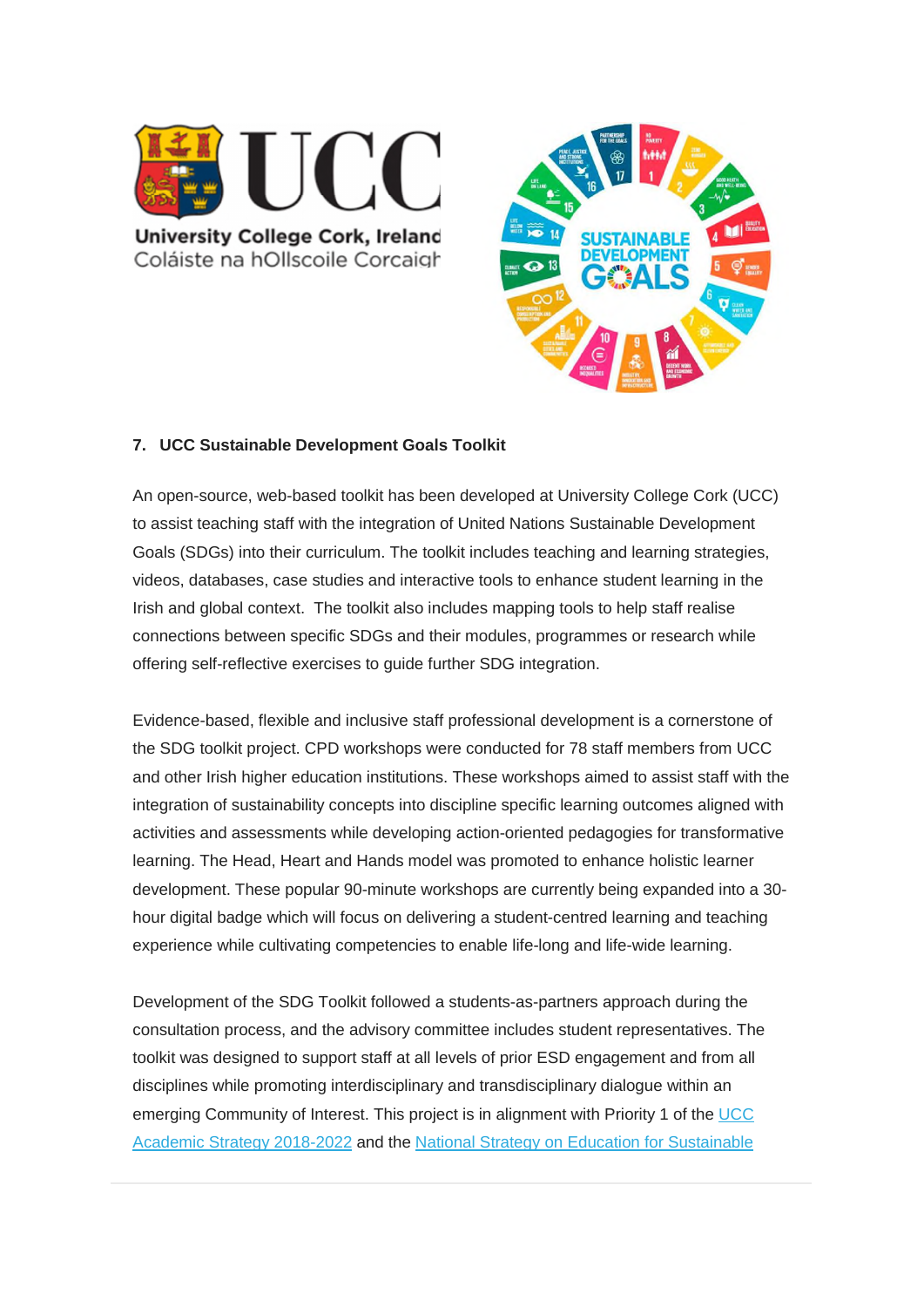#### [Development in Ireland, 2014-2020.](https://education.us2.list-manage.com/track/click?u=18ce7e31f6d7295a5019ca349&id=138ebe986f&e=257656c78e)

The overarching goal of this SDG Toolkit is to guide students to develop a deep transformative understanding of disciplinary knowledge and values aligned with sustainable development, so they are enabled with a mindset to become innovative agents of change and to meet the challenges of a rapidly changing world in both their professional and personal lives.

Please join this effort and freely access the resources in this web-based resource. The [SDG Toolkit website](https://education.us2.list-manage.com/track/click?u=18ce7e31f6d7295a5019ca349&id=1d86baa759&e=257656c78e) will be formally launched during the [National Forums VIT&L Week](https://education.us2.list-manage.com/track/click?u=18ce7e31f6d7295a5019ca349&id=25720edbfd&e=257656c78e)  [2021](https://education.us2.list-manage.com/track/click?u=18ce7e31f6d7295a5019ca349&id=25720edbfd&e=257656c78e) (8-12 November). The SDG Toolkit project is a collaboration between the UCC Centre for the Integration of Research, Teaching and Learning and the Green Campus Programme and is funded by grants from the National Forum for the Enhancement of Teaching and Learning in Higher Education and the Higher Education Authority. If you are interested in further information on this project, please contact [Dr. John Barimo.](mailto:john.barimo@ucc.ie)



#### **8. Outdoor Learning**

ESD provides opportunities to connect the learning environment to the local environment. Looking beyond the classroom learning environment, learning outdoors provides opportunities to develop risk-taking, problem-solving and teamwork skills thereby enabling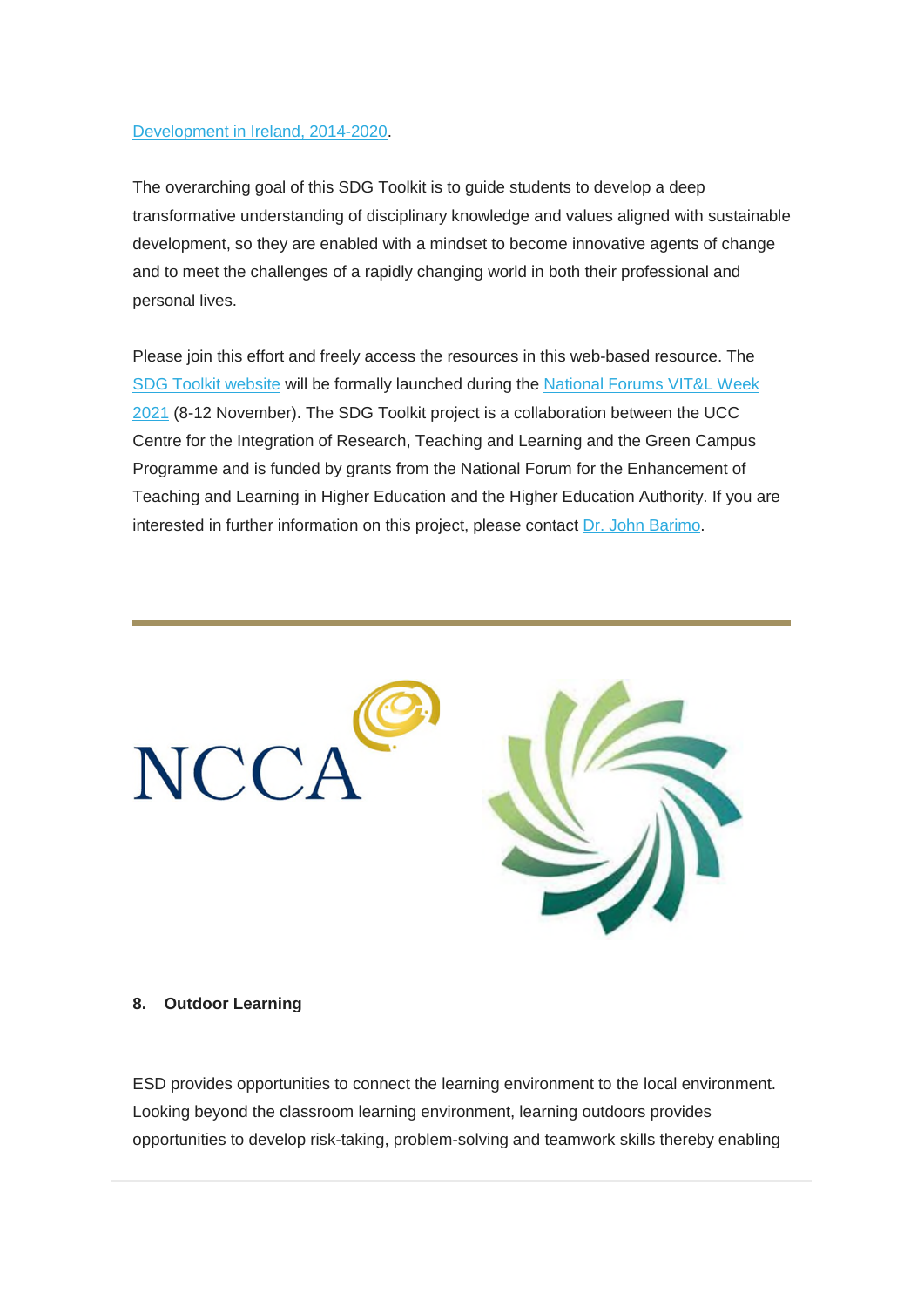the achievement of engaging, creative and investigative learning that promotes positive wellbeing.

The National Council for Curriculum and Assessment (NCCA) has developed two webinars on the topic of *Outdoor Learning in the Primary School* to support teachers and principals:

See here for more information: **[Outdoor Learning Webinars](https://education.us2.list-manage.com/track/click?u=18ce7e31f6d7295a5019ca349&id=63321f1147&e=257656c78e)**

Education and Training Boards operate 13 Outdoor Education and Training Centres and Services (OETCs) across the country.

Outdoor Education and Training Centres provide participants with a transformative outdoor experience that contribute the development of their environmental stewardship empowering them to reach their full potential and to contribute to society at all stages of their lives, to develop the personal and social skills necessary to be active citizens, effective employees and drivers of change for a better environment and a more sustainable future.

Outdoor education programmes use adventure sports and the outdoor environment to challenge students to realise their potential, develop new skills and enhance their wellbeing through time in nature. OETCs provide over 100,000 participants with educational and developmental experiences in the outdoors, offer a broad range of programmes for participants in every age bracket and has built a depth of experience and expertise in its provision. Many of the OETCs offer residential programmes and all centres provide courses for primary and post-primary students, and further education and training learners.

Outdoor Education and Training Centres provide high-quality, transformative outdoor education and training experiences that are inclusive, accessible, affordable and sustainable.

For more information visit the websites: **[https://www.etbi.ie/outdoor-education/](https://education.us2.list-manage.com/track/click?u=18ce7e31f6d7295a5019ca349&id=7546d1c3cb&e=257656c78e)**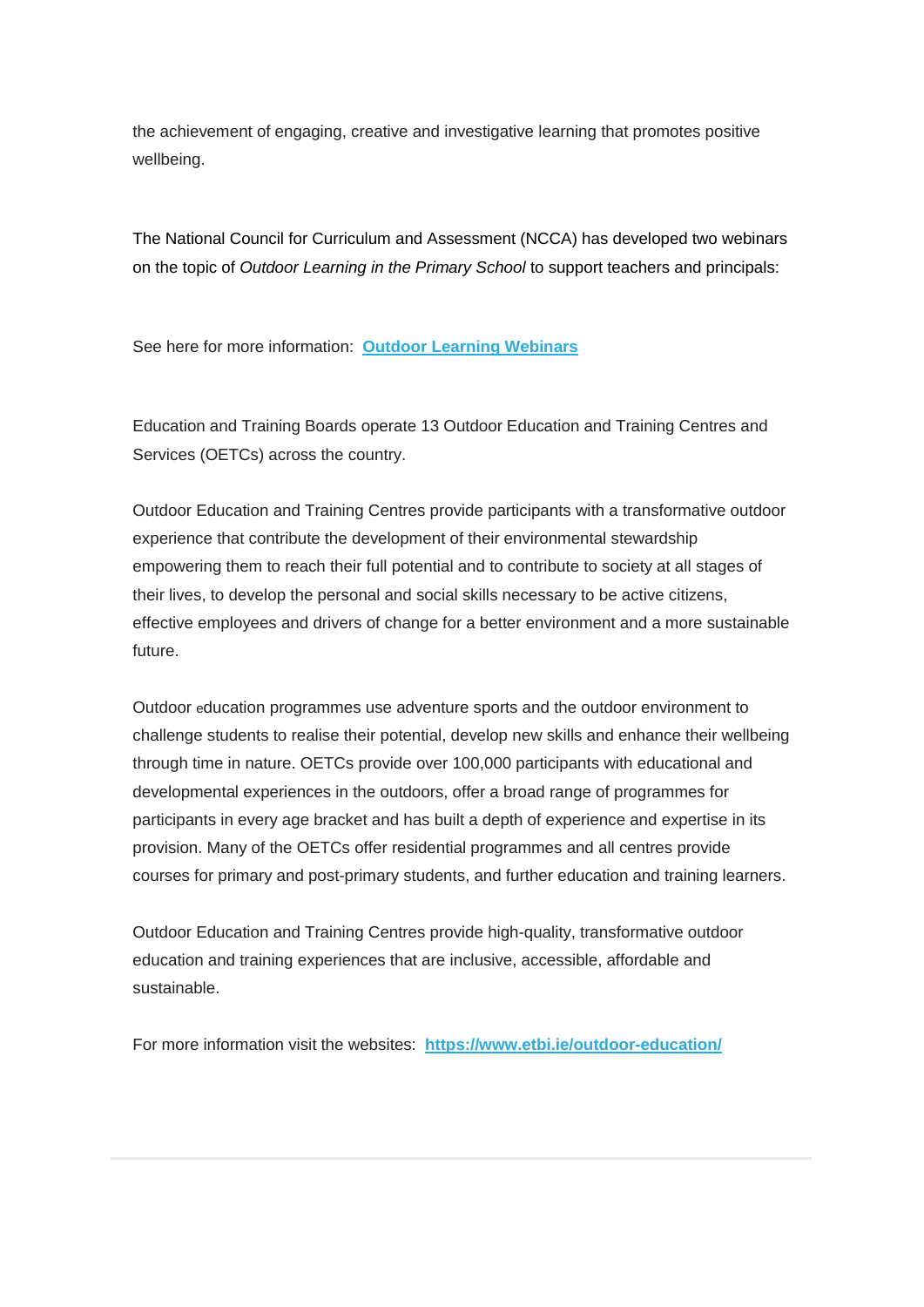#### **9. Young Reporters for the Environment**

Young Reporters for the Environment (YRE) is an international programme run by the Environmental Education Unit of An Taisce in Ireland. It uses a four-step methodology to encourage and platform student-led environmental journalism.

Participants identify an environmental issue in their locality and research a solution to it. They then communicate this as a journalistic piece in the form of an article, video or photo story and go on to raise awareness of their work throughout their school and local community. Throughout the year, a series of skills-based workshops take place in areas such as photojournalism, article writing and videography. Each year, the best entries are recognised at an annual awards ceremony with the winning entries going on to represent Ireland in the international competition. The theme for the 2021 competition was SDG 13 – Climate Action.

Sarah Fitzgerald from Kinsale Community School in Co. Cork won the Senior category in the YRE Ireland competition in 2021 and has been shortlisted in the YRE international competition as well. Her article "How Climate Smart are our Smartphones" is available here: [https://yreireland.exposure.co/how-climate-smart-are-our-smartphones](https://education.us2.list-manage.com/track/click?u=18ce7e31f6d7295a5019ca349&id=f9d4442955&e=257656c78e)

All of the shortlisted and winning entries can be viewed here: [https://yreireland.exposure.co/](https://education.us2.list-manage.com/track/click?u=18ce7e31f6d7295a5019ca349&id=197b3c4220&e=257656c78e)

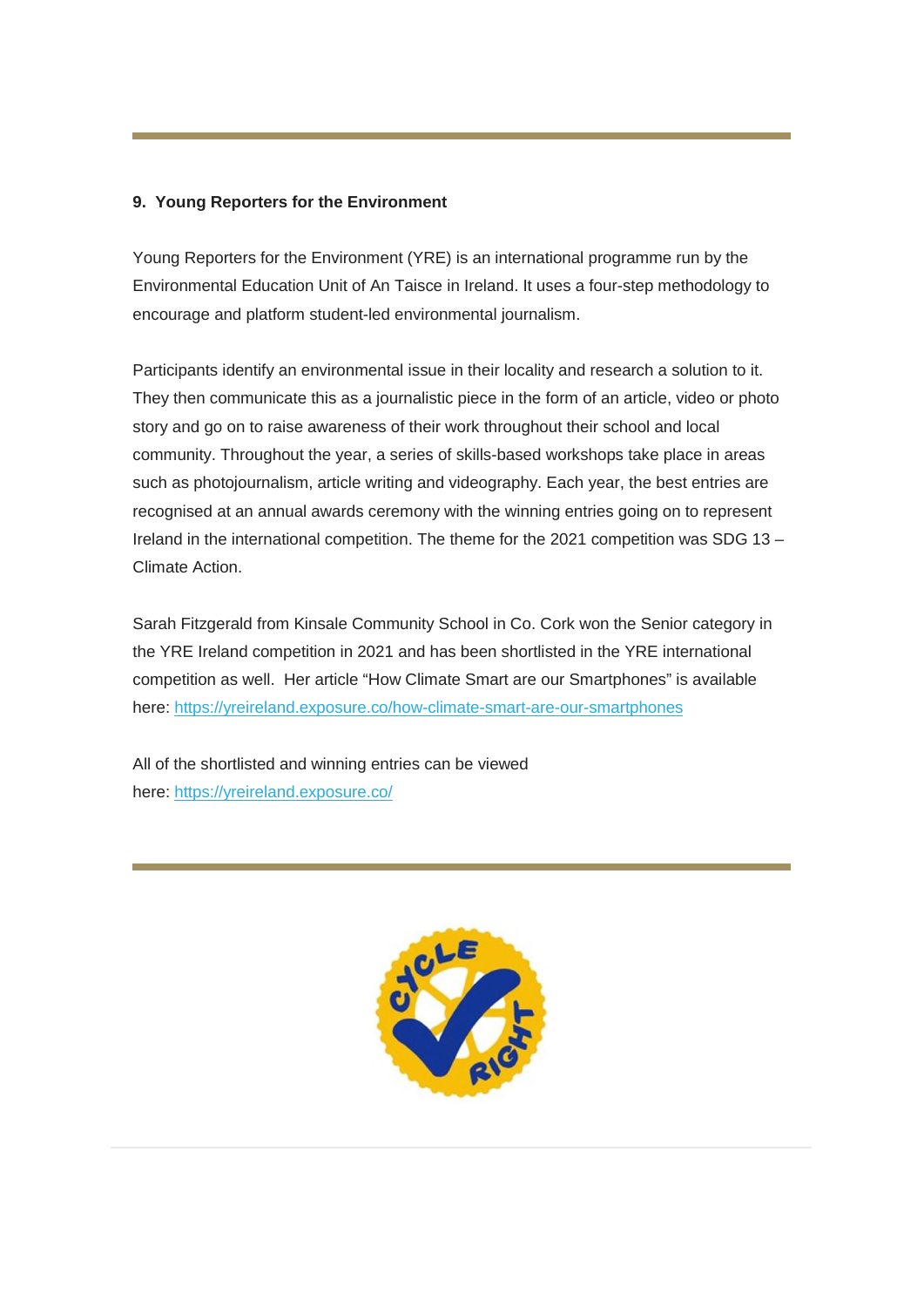### **10. CYCLE RIGHT – the National Standard for Cycle Safety Training**

**CYCLE RIGHT** provides practical cycle safety and skills training to promote competent and confident cyclists.

**CYCLE RIGHT** is an inclusive programme, produced and supported by the Department of Transport, the Road Safety Authority and Cycling Ireland, with input from central and local agencies and other groups.

Available in three stages, **Stage One is the introductory level for novice cyclists** and is widely **delivered in primary schools** around the country. Training focusses on core outcomes and on an introduction to cycling on quiet roads.

**CYCLE RIGHT** offers a programme uniquely suited to the Irish environment, taking account of rural, suburban and urban conditions that are regularly encountered. The programme helps schools to support a shift to more sustainable forms of transport and to reduce motorised traffic in the vicinity at school time.

If you would like more information or would like your **primary or post-primary school** to get involved in the CYCLE RIGHT programme, please [CHECK HERE](https://education.us2.list-manage.com/track/click?u=18ce7e31f6d7295a5019ca349&id=f26ef474d9&e=257656c78e) for further details.

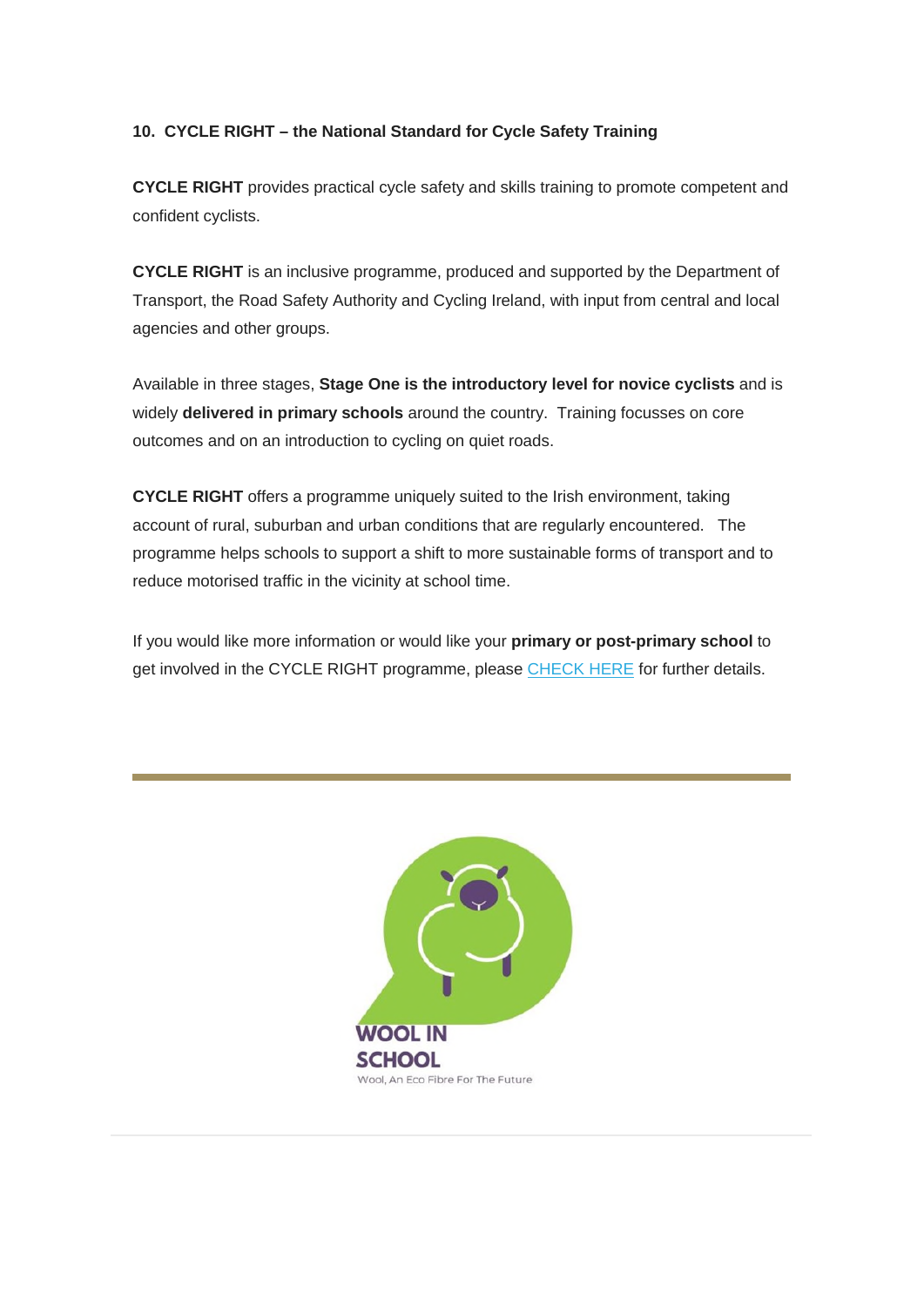#### **11. Wool in Schools resource**

Wool In School is a unique education business in Ireland creating awareness about wool and sustainability. It introduces children and teachers to wool from Farm to Fabric looking at the properties and benefits of wool and why it is a sustainable resource. Wool in School works closely with a number of established mills in Ireland where children are given insight into Irish Woollen Mills.

This is a new online resource for teachers which aims to raise awareness in the classroom about wool and why it is important in the conversation about climate change. Supportive of Ireland's ESD Strategy and a number of the seven primary curriculum areas, Wool Awareness in the classroom aims to:

Encourage Interest about wool and awareness of the environment and nature.

Understanding **–** How nature and society are intertwined

Action – Call to action to help resolve issues.

Children learn about the properties of wool and the benefits. Encouraging children to understand the uses of wool old and new, reflect on heritage, environment and wool as a fibre of the future.

Wool Awareness in the classroom is also conducive to the intergenerational learning effect promoting child/parent communication and learning through the knit-stitch project with schools, people in the community and nursing homes in Ireland.

Registration cost to teachers of €54 includes: a fibre goodie bag from Cushendale Woollen Mills to support learning about wool in the classroom, full access to 20 hours of material and activities. Insight into one of the oldest mills in Ireland, the process of wool and much more. You will also receive access to the wool in schools blog, new information about wool business in Ireland and information about the Knit-Stitch project supporting intergenerational learning and global citizenship.

For more details log on to [www.woolinschool.com](https://education.us2.list-manage.com/track/click?u=18ce7e31f6d7295a5019ca349&id=df0d16a1d4&e=257656c78e) or email [info@woolinschool.com](mailto:info@woolinschool.com)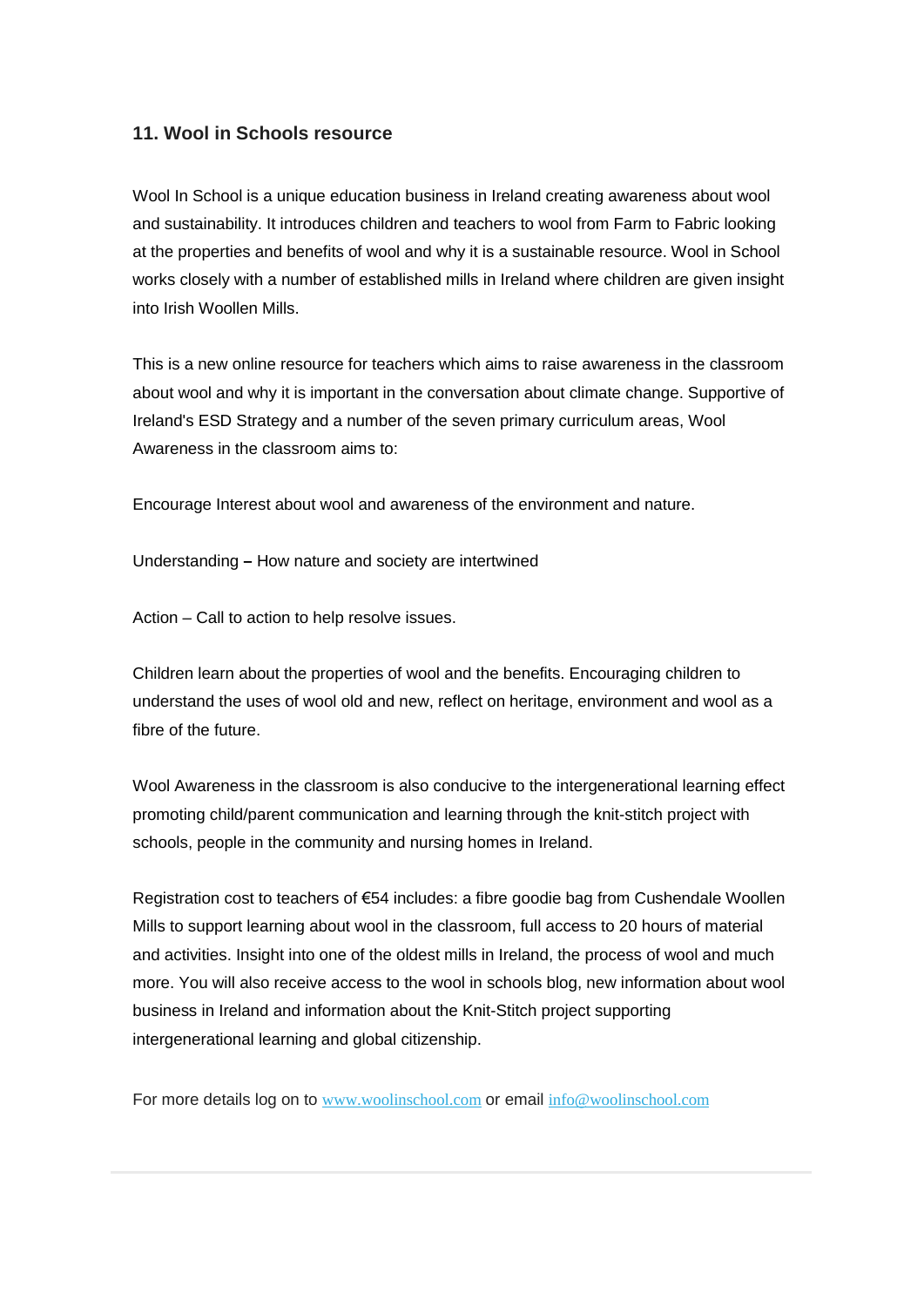

#### **12. EPA – Clean Air Together Citizen Project**

On 23 August, The Environmental Protection Agency (EPA) and the Environmental Education Unit of An Taisce launched the Clean Air Together citizen science project.

Clean Air Together (Dublin) is a large-scale, exciting, collaborative project aimed at measuring and monitoring levels of the traffic pollutant nitrogen dioxide  $(NO<sub>2</sub>)$  across Dublin with five main objectives: To develop and deliver a methodology for large-scale, citizen-based air quality monitoring of  $NO<sub>2</sub>$ ; To produce data to provide input to the validation of air quality models; To increase public knowledge and engagement with the topic of air quality; To assess the impacts of citizen-based air quality monitoring on awareness, attitudes, and its potential to lead to behaviour change; To effect policy-change by working in partnership with stakeholders.

If you are in Dublin, you can apply for free to be one of 1,000 selected participants by **22 September 2021.** Those chosen to participate will receive a NO<sub>2</sub> measurement kit by post at their designated location, collect and return the measurement tube in liaison with a logistics-distribution company, and are then invited to complete project surveys to provide overall feedback to the project organisers, before receiving their results in early 2022.

Participation in the project is free, and further details and information on how to register can be obtained by visiting cleanairtogether.ie or contacting: [cleanairtogether@epa.ie.](mailto:cleanairtogether@epa.ie)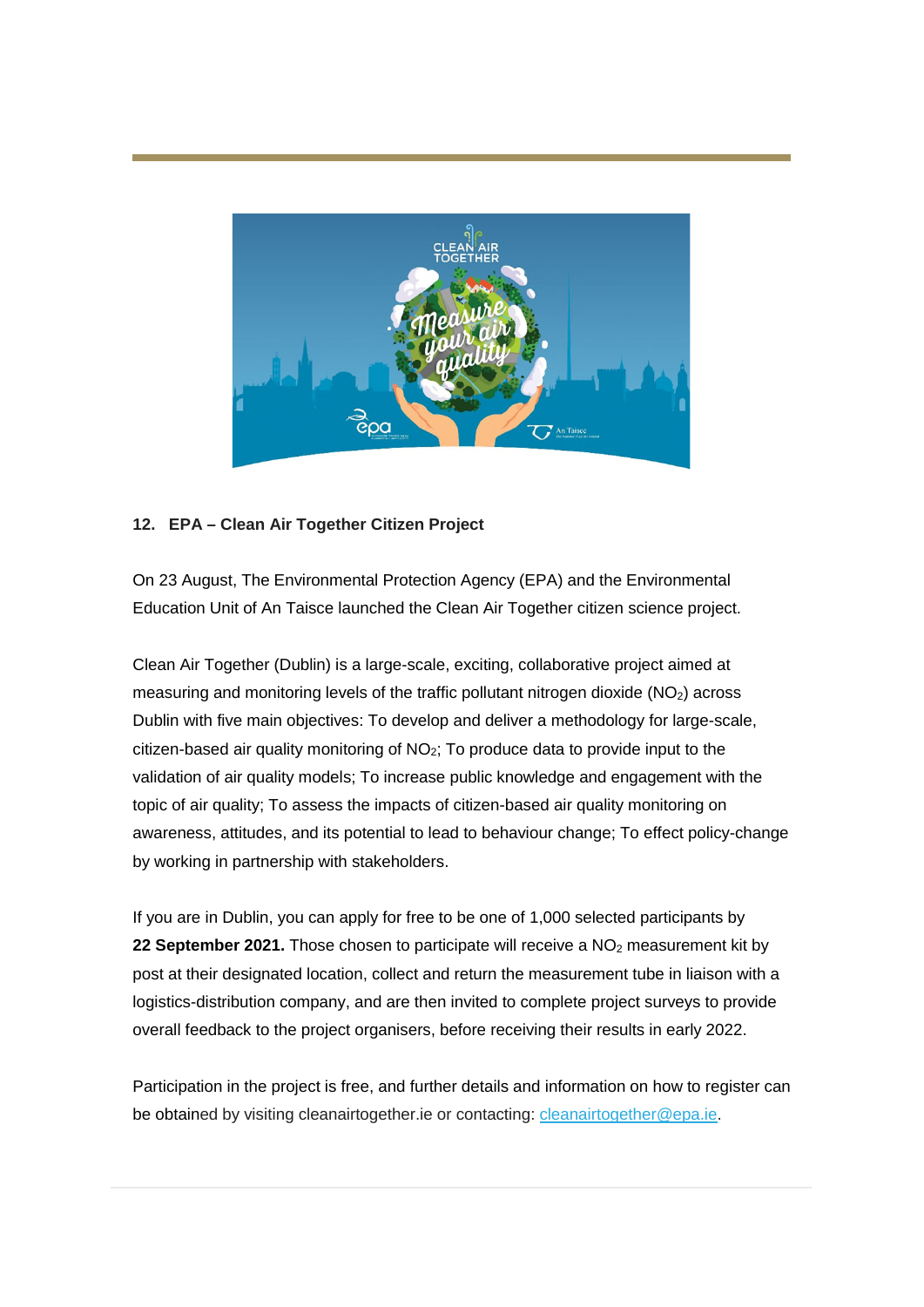

### **13. Climate Change Education: Let's be Climate Smart!**

Climate change is one of the biggest challenges we face globally. It is essential that students understand the complexity of this challenge, and are supported to respond to it. Educational resources to help students adapt to our changing climate are emerging and Anna Davies and Stephan Hügel of Trinity College Dublin have developed the Climate Smart platform **for Transition Year teachers and students** which contains a suite of online interactive workshops and a prototype game focused on combating flooding from extreme weather events in Dublin, which are predicted to increase in frequency and severity in the future.

You can take a look at the resource platform: [https://climatesmart.ie/](https://education.us2.list-manage.com/track/click?u=18ce7e31f6d7295a5019ca349&id=60ffd808ec&e=257656c78e) and a teaser for the game on [YouTube.](https://education.us2.list-manage.com/track/click?u=18ce7e31f6d7295a5019ca349&id=6ef2147a00&e=257656c78e)

The aim of Climate Smart is to increase students' skills, knowledge and agency, with a bit of fun along the way. To make sure that this is effective, Climate Smart would like to invite Transition Year teachers and their students to help us to improve our resources by participating in testing workshops that will run from October to December 2021.

If you would like to find out more about getting involved please contact: Stephan Hügel: [SHUGEL@tcd.ie](mailto:SHUGEL@tcd.ie)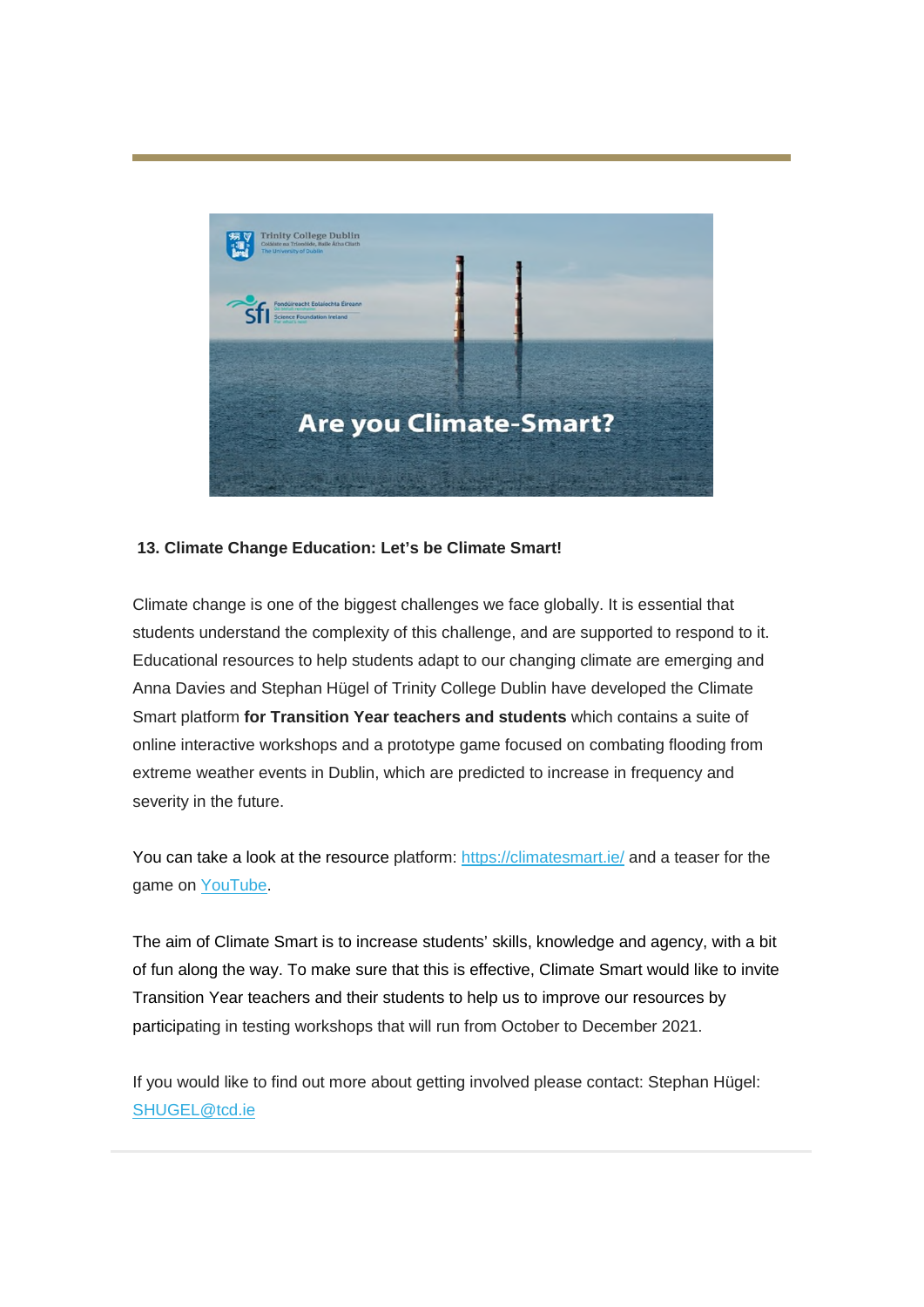

#### **14. Teach Your Students about Climate Change with SEAI's resources**

**Primary resources** are linked to the primary science and SESE curriculum. These include interactive whiteboard lesson plans, factsheets, posters, books including a new reader Climate SOS. All are available to schools free of charge, email [schools@seai.ie](mailto:schools@seai.ie) to place an order.

**Post-primary teachers** can use a range of online activities. They are designed to support the teaching and learning of energy and sustainability in Junior Cycle. Learning outcomes for various subject specifications are highlighted in each section.

Free **teacher and student workshops** are available in school, online or outdoor. These hands-on, interactive workshops will help to bring the themes of energy, climate action and sustainability to life. See the SEAI [website](https://education.us2.list-manage.com/track/click?u=18ce7e31f6d7295a5019ca349&id=2ad84cb676&e=257656c78e) for full details and how to book.

Why not sign up to the  $You$  Tube channel where you will find student videos as well as energy experiments.

For more [www.seai.ie/schools](https://education.us2.list-manage.com/track/click?u=18ce7e31f6d7295a5019ca349&id=e7c8849980&e=257656c78e) or email us [schools@seai.ie](mailto:schools@seai.ie)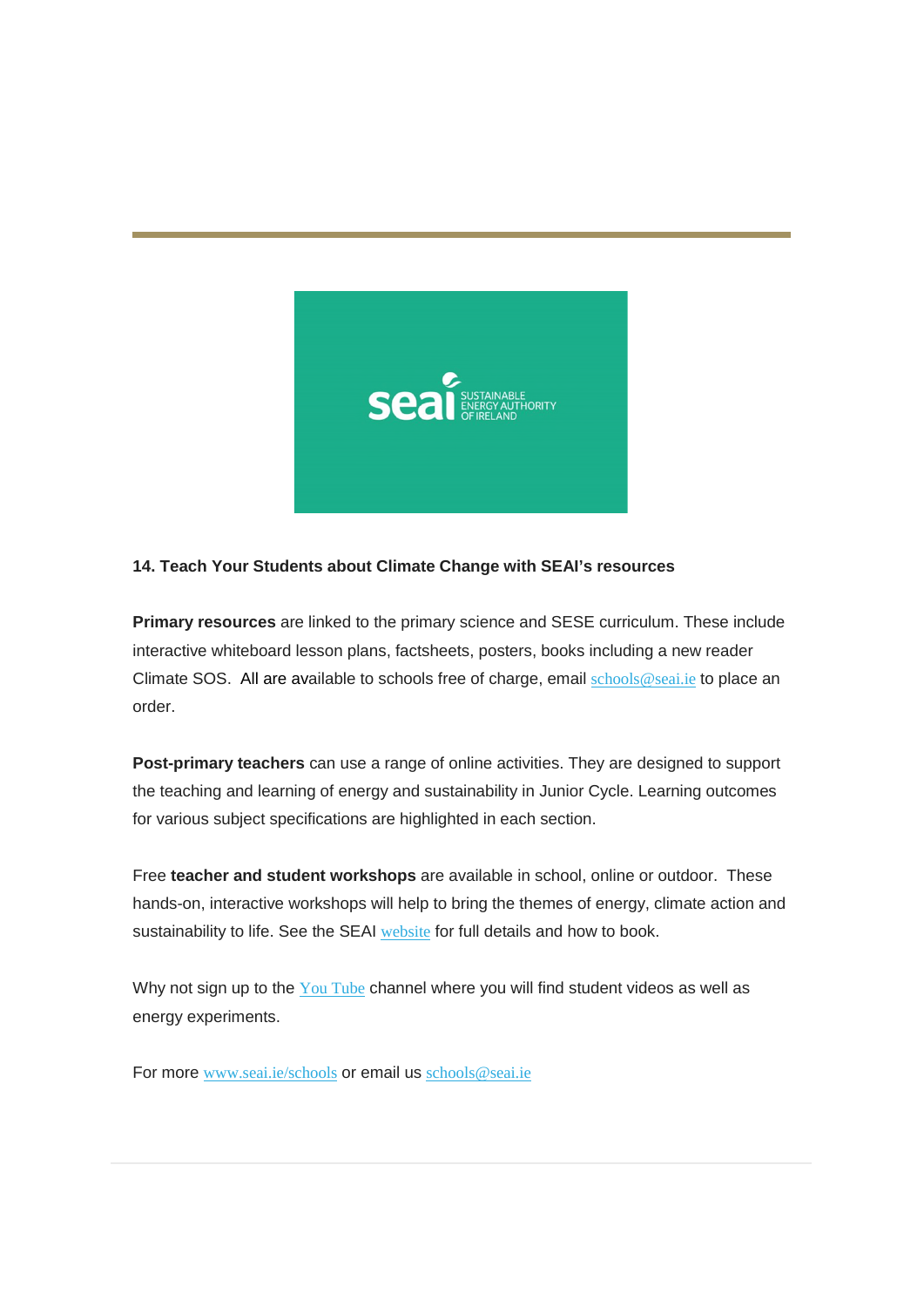

#### **15. Picker Pals – litter programme for primary**

Picker Pals is a popular environmental programme **for lower primary school classes.** Through a fun character-led song, story and educational world, the programme equips and motivates children and their families to go on litter-picking adventures and report their action to their classmates, taking the first steps to becoming young environmentalists.

Each classroom receives a unique Picker Pod containing two fun books for every child in the class; a reader and an activity book. The heart of the programme is the Picker Pack which contains all the tools needed for an adult and child to go out litter-picking. Each week, the pack is taken home by a different child who leads an adult family member on a short litter-pick in their neighbourhood.

The programme is supported with regular thirty-minute Picker Pals TV shows delivered directly to the participating classrooms throughout the year. These shows feature environmental education presented in a fun and digestible way, news from the Picker Pals community and special guests. There are also puppets, quizzes and competitions for classrooms for classes to interact with.

Picker Pals was launched in 2019 and has now expanded to schools in every county in Ireland. Administered by environmental NGO, VOICE (Voice of Irish Concern for the Environment), it will be running in over 1,200 classrooms in the 2021-22 school year. The feedback from schools and families has been overwhelmingly positive with 100 per cent of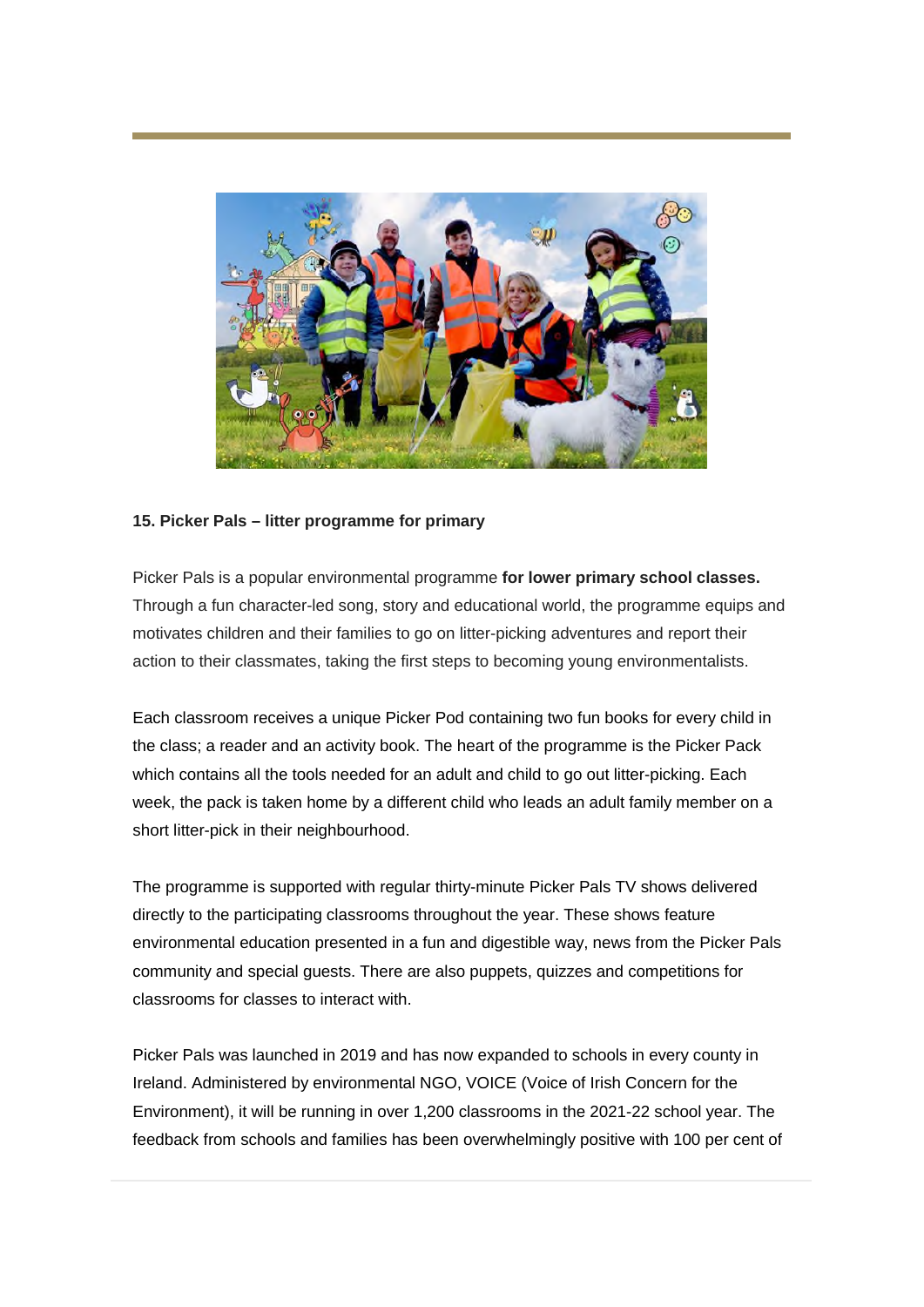respondents saying they would both like to participate again and also recommend it to other teachers.

Philip O'Brien, a teacher of first class from Scoil an Athar Tadgh in Carrignavar was enthusiastic about Picker Pals. "It's a simply awesome initiative that connects school to community with a joint sense of purpose. The pupils were incredibly enthusiastic to be given the opportunity to take the pack home. Many of them elected it as a key highlight of their year. I received many emails from parents with the line 'Who knew picking litter could be such fun?' when describing their child's excitement. I think that over time this initiative will have a significant impact on attitudes in our local area. It has been one of the most meaningful messages I have helped to communicate in my teaching career."

Parents have also wholeheartedly endorsed Picker Pals. The father of a first class pupil in Sutton, County Dublin wrote how his son "has this new awareness about the environment in which he lives and taking responsibility for it. The idea of him littering is almost unthinkable because he realises the consequences that it can have. At the same time, one of the other real benefits that he's shared with his brother is that we can have a very direct impact in terms of doing something for your community. The Picker Pack makes it so easy. As a parent you don't have to think about it at all. Once they get the pack, they're the boss. They have the Picker Pack and they get to take their adult out!"

Participation in the programme is fully funded so there is no cost to participating schools which receive all the materials thanks to the Department of the Environment, Climate and Communications, local authorities and philanthropic and corporate sponsors. Participation will be allocated to a limited number of schools in each authority. Principals and class teachers should express their interest through the [Schools Interest Form.](https://education.us2.list-manage.com/track/click?u=18ce7e31f6d7295a5019ca349&id=64986388fe&e=257656c78e)

Further information is available on the Voice and on the Picker Pals World Websites. The link to which can be found on the VOICE [Voice](https://education.us2.list-manage.com/track/click?u=18ce7e31f6d7295a5019ca349&id=5f088403d6&e=257656c78e) and Picker Pals World [Picker Pals](https://education.us2.list-manage.com/track/click?u=18ce7e31f6d7295a5019ca349&id=6ee4b8e402&e=257656c78e)  [World](https://education.us2.list-manage.com/track/click?u=18ce7e31f6d7295a5019ca349&id=6ee4b8e402&e=257656c78e) websites.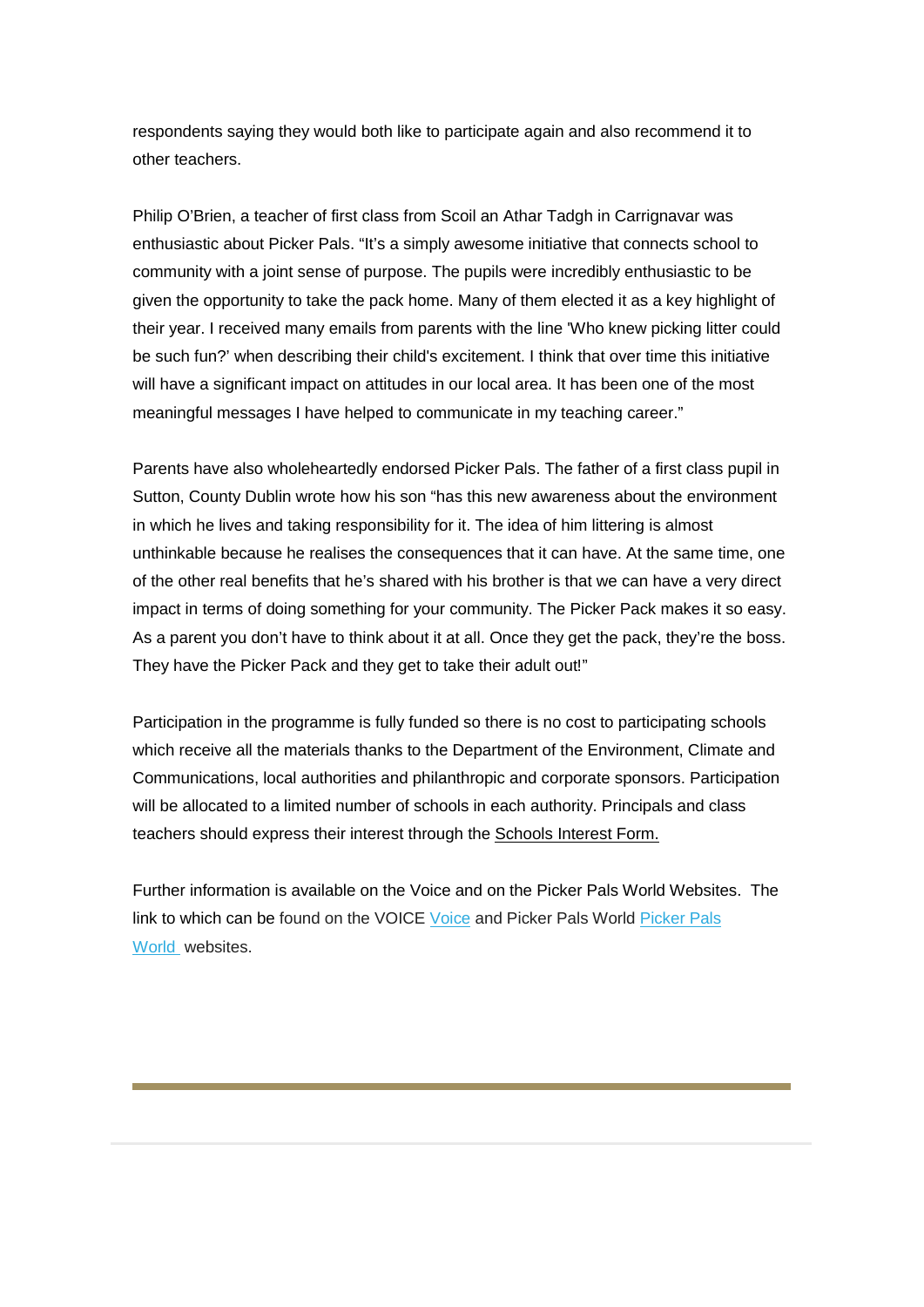

### **16. ECO-UNESCO's Young Environmentalist Awards**

With environmental issues at the forefront of today's agenda, this is the perfect time to get young people involved in saving their environment. The **Young Environmentalist Awards** (YEA) is the biggest **Eco-Action** programme in Ireland which recognises and rewards young people who take practical steps to improve their local environment, through local environmental action projects.

We're calling on students aged 12-18 years old and their teachers to get together and come up with innovative solutions to an environmental issue of their choice. Their project can then be entered into the YEA 2022 where young people will be rewarded for their hard work. Last year, special speakers included Mary Robinson and Michael D. Higgins!

This is a fun, interactive, year-long programme that can easily be carried out across schools, classrooms, peers, or amongst groups of friends. Registrations are due the 26<sup>th</sup> of November and final projects are due the 20<sup>th</sup> of February!

#### **Registration is open now at:** [www.yea.ie](https://education.us2.list-manage.com/track/click?u=18ce7e31f6d7295a5019ca349&id=1a86596fe8&e=257656c78e)

To help teachers get started with their projects, we are running YEA Teacher Trainings with the following Education Centres. Please see dates below:

Kilkenny Education Centre: 9<sup>th</sup> of September, 7p.m.

Clare, Monaghan, Navan, and Tralee Education Centres: 20<sup>th</sup> of September, 7p.m.

Dublin West Education Centre: 12<sup>th</sup> of October, 7p.m.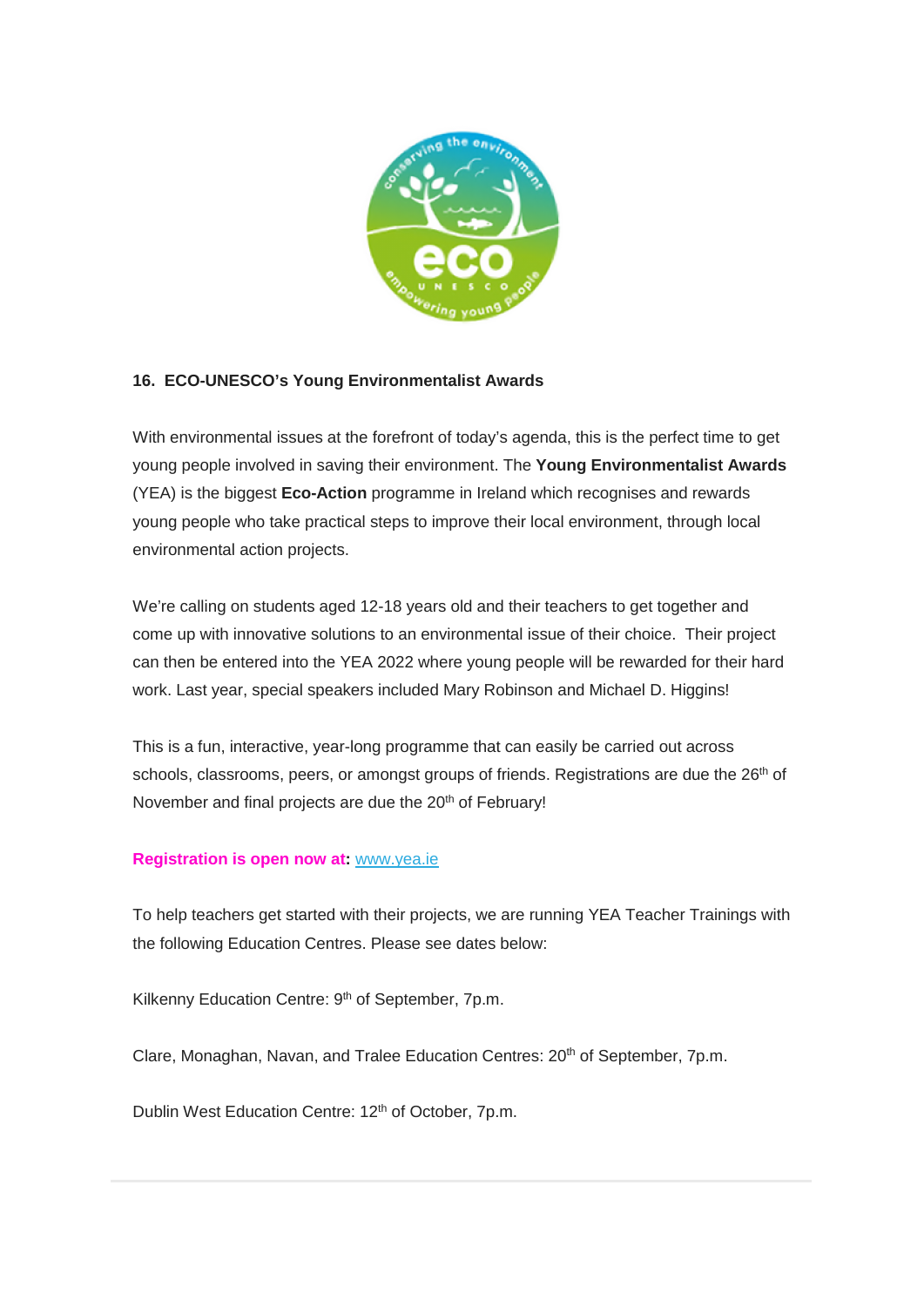Blackrock Education Centre: 19<sup>th</sup> of October, 7p.m.

For further information on the Young Environmentalist Awards contact [yea@ecounesco.ie](mailto:yea@ecounesco.ie)

ECO-UNESCO also offers a range of interactive and engaging workshops on a wide range of environmental issues including plastics, biodiversity, fast fashion among others, all aimed at developing young peoples knowledge and building their skills. Further information is available [here.](https://education.us2.list-manage.com/track/click?u=18ce7e31f6d7295a5019ca349&id=8cb055a5f0&e=257656c78e)

For queries contact [bookings@ecounesco.ie](mailto:bookings@ecounesco.ie)



#### **17. UNESCO World Conference on ESD – Thomond Community College**

Limerick city stepped onto the global stage when a student and teacher from Thomond Community College, Moylish Park, Limerick, addressed an international audience of educators and policy makers at the UNESCO world conference on Education for Sustainable Development. The pair was invited to speak at the conference which saw an audience of around 2,500 stakeholders discuss the role of schools, educators and students in combating the global climate crisis.

Anna Linehan, a third-year student in Thomond Community College, was the only student speaking at this prestigious event. She delivered a powerful speech on how action is urgently required to slow the damage being caused to our planet and to the future of her generation. Read more from Anna below.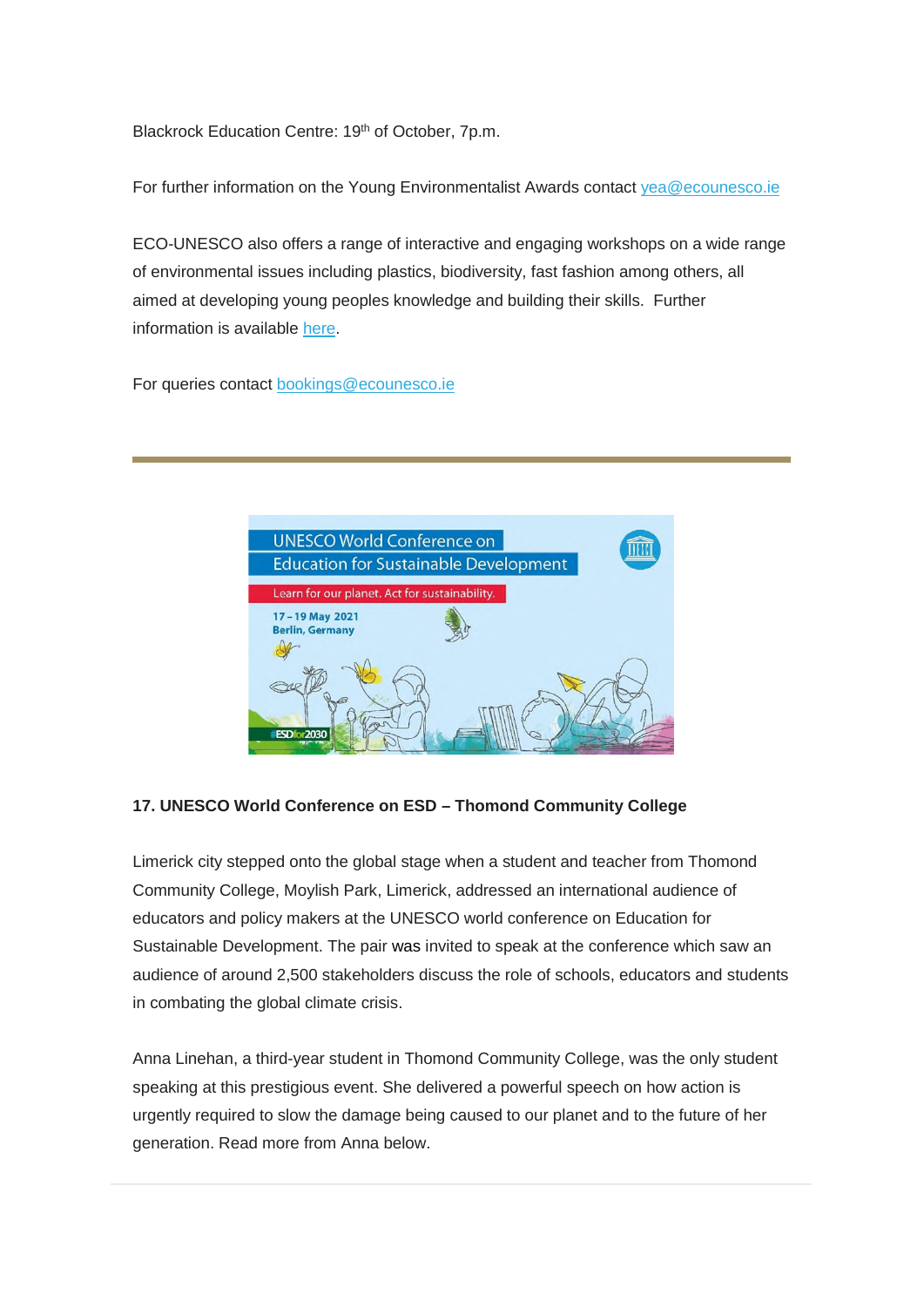**Eric O'Donnell, a Construction Studies teacher in Thomond Community College, spoke about the many ways in which the school has been engaged in climate and environmental awareness:**

"School and community collaboration is essential. Efforts based in education must be enacted in the community and there is a desire to see real and meaningful change in the Limerick community. Power must be given over to student voice. Thomond Community College has worked closely with An Taisce to establish a Green Schools program within the school and community, planting *An Choill Bheag*, the school's tiny forest initiative, driven by Veronica Lavin who also supported Anna in her preparation for the conference.

Last year Thomond Community College massively reduced plastic waste by implementing a non-reusable plastic bottle ban on campus This, along with many other educational programs have seen Thomond Community College help guide the way to a healthier, brighter future for Anna and her generation. Anna's closing remarks to the global audience summed up the need for action; "*Environmental action does not happen in the background; to care about the future of nature, don't just explain, show us, take us outside to connect and engage with nature*".

## **Hello everyone. My name is Anna Linehan my interest in environmental issues has stemmed from and been influenced by my background and home life.**

As part of the suburbs with rural area surrounding, I've seen a balance of both green fields and a lot of wheelie bins. My mother wished to minimise emptying our bins by committing to a minimal waste system. This means reusable grocery bags, more local shopping as opposed to imports that would contribute to food miles and less plastic packaging. Her ambition to have as little waste as possible is because she herself grew in a suburban area in France where there was less of a tendency to be careless about where we leave out rubbish and grocery packaging wasn't nearly as prominent.

Before lockdown, my parents and I took part in protests with Limerick Against Pollution hoping to shut down a cement factory so joining the Green Schools Committee for an extra-curricular activity made sense to me because I wanted to be more aware of the environment which stirred from my background. People's home lives influence everything and anything.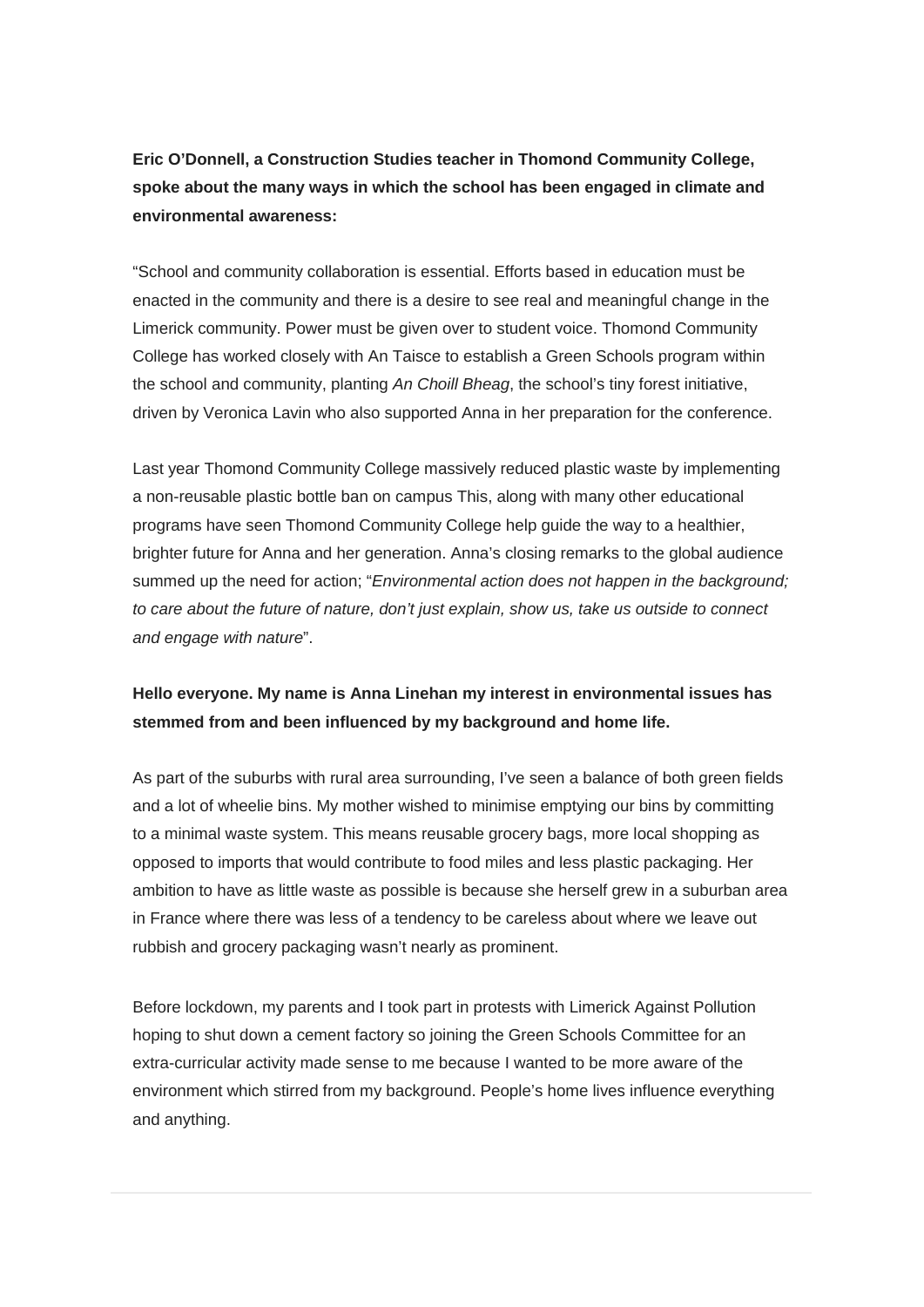In school, I learned that we have come a long way since the idea of the Green Schools committee membership even crossed my mind. Thomond, including the previous 2 schools it once was before joining together, has been part of the Green Schools program for over 12 years.

I have learned that things are being done. Instead of the canteen distributing small, nonreusable water bottles, the school gave everyone reusable water bottles. The school has around five Water Dispensers that has a little counter on the top to let us know how many bottles have not been thrown away as rubbish.

I'm now more open minded to the idea of throwing on a pair of boots and growing trees with people in my year, making a small forest in the corner of our school to preserve native trees and wildlife.

I've learned that we have come a long way and as a school, with the help of young people's voices from the Green School's Committee and Student Council taking initiative and being offered the stage to express concerns.

And that alone is what I've learned from inside school. Outside school, me amongst many people, including many of you, have realised that to be heard about our concerns is key to getting more people involved and more action taken.

Environmental action does not happen 'In the background.'

Due to the pandemic; protests, panels and group activities for sustainable awareness have become extraordinarily restricted making it harder to spread awareness beyond the power of virtual zoom meetings and pamphlets.

We are lacking the connection that is made when communities, states, counties, nations band together to act for change as supposed to just talking about what's wrong. Because we know exactly what needs to be done. We know we need thermal, hydro and solar energy in every single home as opposed to non-renewable sources. We know there will be more plastic than fish in the sea by 2050 if we don't act. We are passed the stage of talking, but Covid-19 has held us back.

I've learned that until we're past limitations of communication, we are further limited on action.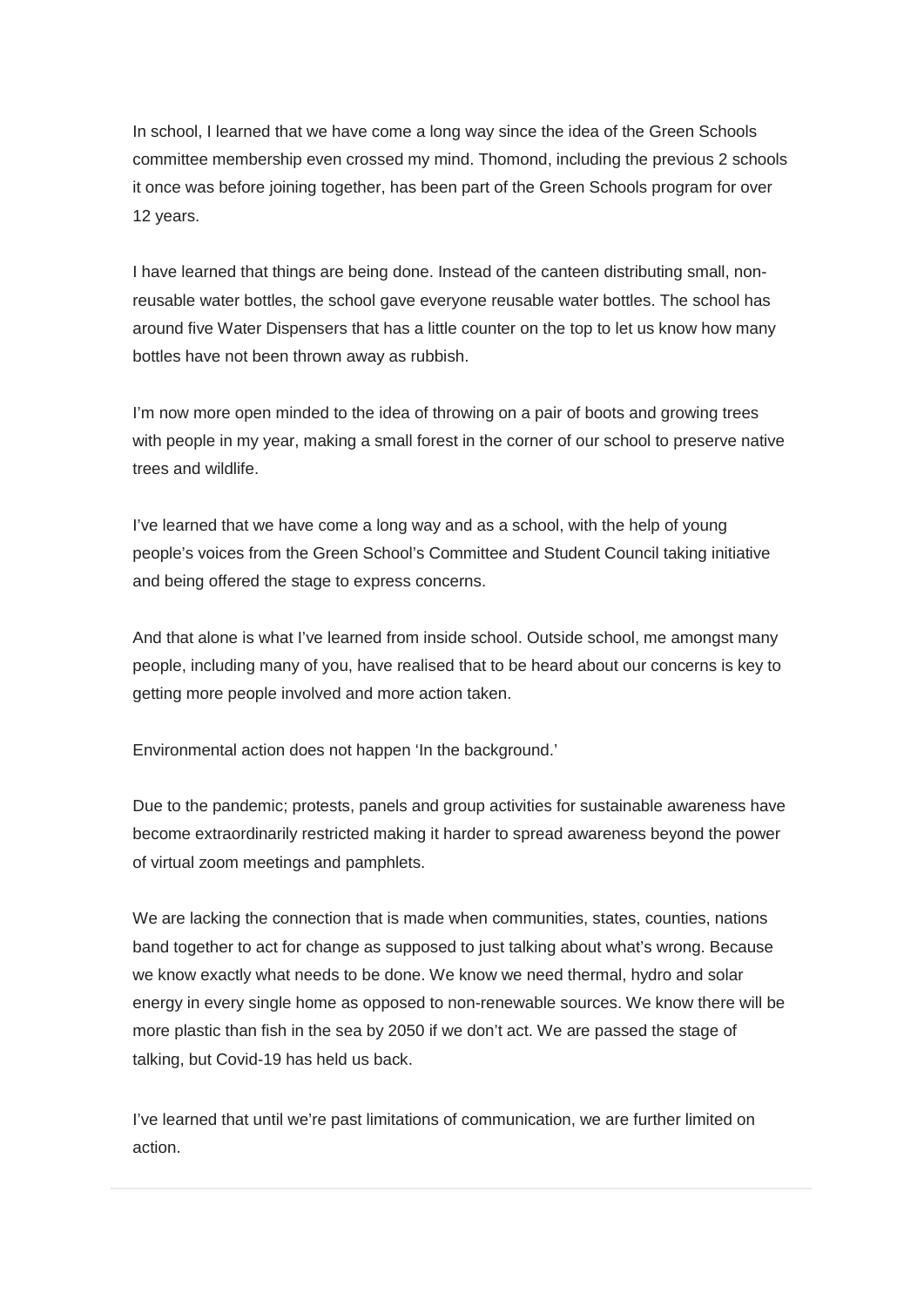#### Connection, Communication and Community are key.

If there is any career that has the highest influence over my generation, the generation that hopes to lead this planet out of its current risks of topsy-turvy climates and extinction of wildlife, it's teachers. Teachers are the daily influence on our knowledge, and knowledge on how to be sustainable has never been needed like it is now.

We can start off with small actions. Teachers can give less loose sheet handouts that are only relevant for so many days to study before we throw them in the bin. We can summarise our schools' curriculum digitally and have book rental schemes that recycle the books of students before us, decreasing the trees that fall just for a person's temporary exam, when it could continue to thrive and give us oxygen for a lifetime.

When it is a nice day outside, the sun is shining in and the projector is not needed, keep the lights and any unnecessary electric appliances turned off as opposed to just on 'Stand by.'

All that is easy enough and can be easily arranged.

So, what if we took it one step further?

When covering textiles and upcycling in Home Economics, emphasise the issues with fast fashion and show the benefits of thrifting and turning old fabrics into something of new use!

When sustainable development and ethical business come into play for Business Studies, elaborate as much as explaining a budgeting sheet, as much as explaining taxes. Is our money used enough in the Department of Environment?

When students are in their civics and social studies class, bring further emphasis on how the global development goals can be progressed in our day to day lives.

When science teaches us about ecology, don't just *explain* the relationship between us, other living organisms and our physical surroundings*. Show* us the habitats and their components. *Show* us the great outdoors and the interdependence between animals in different communities! Take us outside to connect and engage with nature. To care about the future of nature, connect us to nature.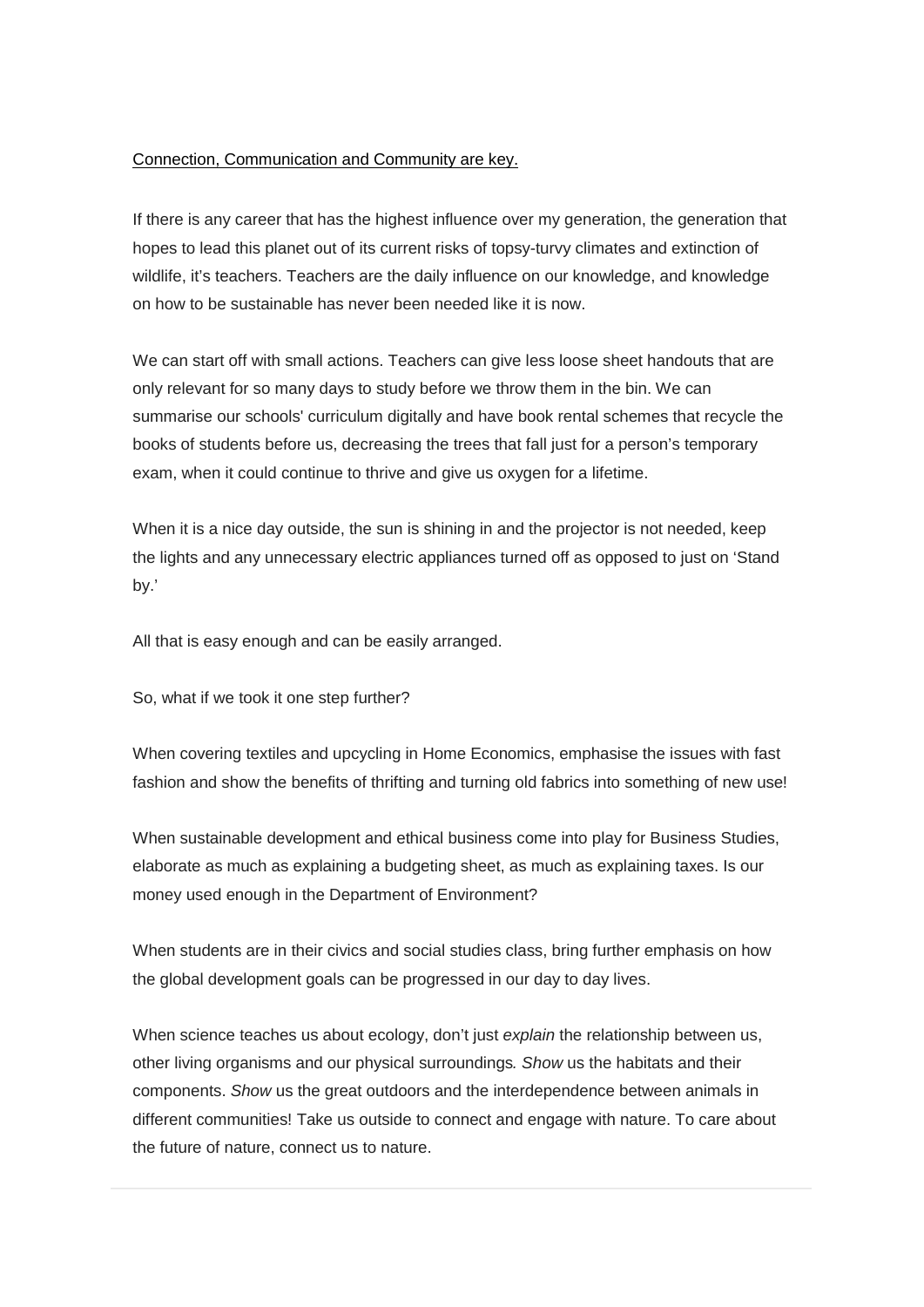We need to physically engage more with the local environment. Connections with nature have been vital for our wellbeing, given the pandemic. Not everyone has the same access to nature but if school is a central part of our future, it deserves to be present in aiding us be with our natural environment.

We must not be limited to second-hand knowledge.

Our world is larger than a textbook.

Our earth is more valuable than a textbook.

Connection is key.

In school, instead of making sustainability a corner of a subject, make it the cornerstone of all subjects. Arguably, sustainability could become a subject in its own right, on the secondary curriculum.

The same way we listen to teachers, teachers need to listen to students. Give opportunities to students and listen to the learners.

What is taught to us doesn't and shouldn't have to be 'by the book.'

Communication is key.

Our school, our parishes AND our communities need to be more vocal about our school's environmental committees. If sustainable awareness is a part of our daily school lives, there's no notion that Green Schools is only for a 'specific minority that care.'

A reason many students choose not to be environmentally active is because climate anxiety can switch off interest given the list of everything in the planet that is perceived as 'inevitable and irreversible.'

But if we do little things that are relevant to the good of our planet, looking for positive change in the future becomes less of a 'Life-Changing' goal and more of a new normal!

When we go out to plant trees in our school gardens, or raise money for climate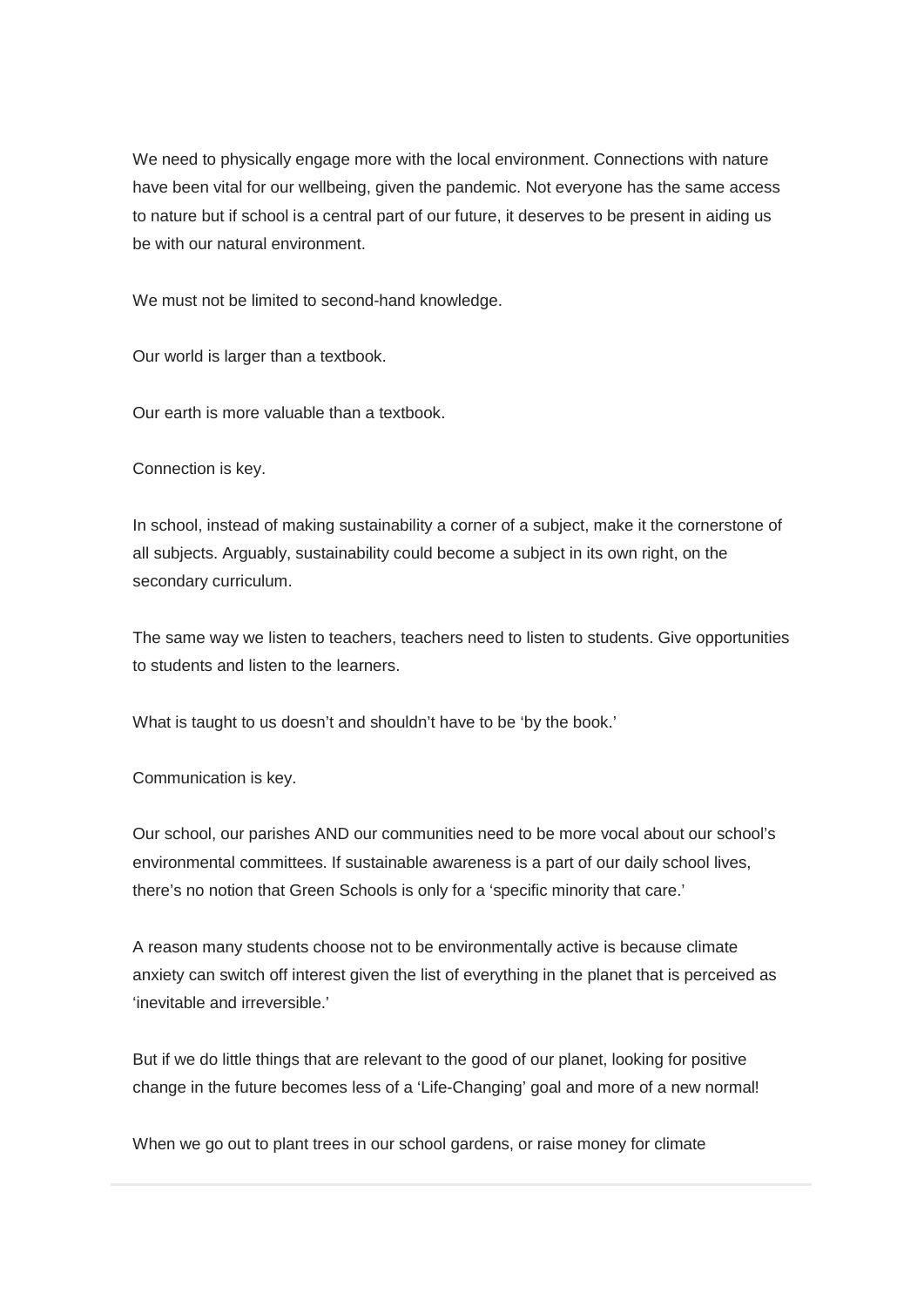awareness, don't limit it to schools! Expand it as a community activity!

Our awareness and care for the planet should not stop or lessen the minute we step outside the school. No one should 'Only care what goes in what bin' in school as supposed to home. Sustainability is an adjustment that is to be made all around us.

Connection, Communication and Community are key.

To do any of the changes I've previously mentioned, we need support from our governments and our different countries around the world connecting and listening to each other.

We've used zoom meetings more than ever so why not use that to our advantage?! Have schools, councils and organisations globalize and reach out to one another so we can know where each of us stand in this movement of change. How can we learn from each other? And how can we understand everyone's individual situation.

If we are doing this only as 'Every country for themselves' it's too easy to ignore the bigger picture and pretend bad things aren't happening. Bad things are happening, but nations uniting is the start to stopping that.

You can view the Conference here: [https://en.unesco.org/events/ESDfor2030](https://education.us2.list-manage.com/track/click?u=18ce7e31f6d7295a5019ca349&id=cf994d1bc6&e=257656c78e)

# Data Protection

We hope you enjoyed this edition of the ESD newsletter. Please feel free to share and circulate it amongst your colleagues, friends and family.

You can subscribe to future editions of the Department of Education's ESD Newsletter by